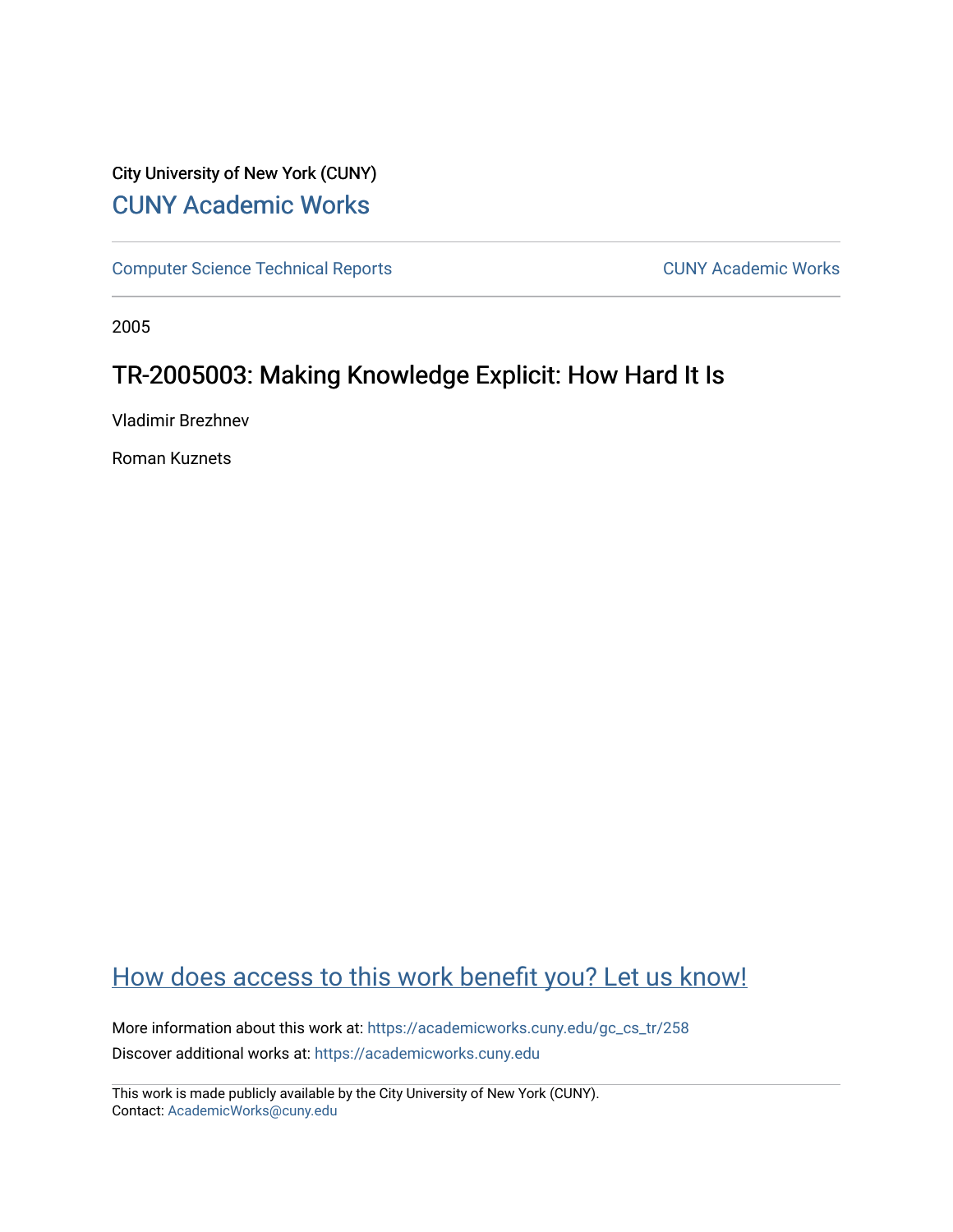## Making Knowledge Explicit: How Hard It Is

Vladimir Brezhnev<sup>a</sup>, Roman Kuznets<sup>b,1</sup>

<sup>a</sup>Laboratory of Logical Problems in Computer Science, Faculty of Mechanics and Mathematics, Moscow State University, Vorob'evy Gory, Moscow, 119992, Russia

<sup>b</sup>Ph.D. Program in Computer Science, CUNY Graduate Center, 365 Fifth Avenue, New York, NY 10016, USA

#### Abstract

Artemov's logic of proofs LP is a complete calculus of propositions and proofs, which is now becoming a foundation for the evidence-based approach to reasoning about knowledge. Additional atoms in LP have form  $t : F$ , read as "t is a proof of  $F^"$  (or, more generally, as "t is an evidence for  $F"$ ) for an appropriate system of terms t called proof polynomials. In this paper, we answer two well-known questions in this area. One of the main features of LP is its ability to realize modalities in any S4-derivation by proof polynomials thus revealing a statement about explicit evidences encoded in that derivation. We show that the original Artemov's algorithm of building such realizations can produce proof polynomials of exponential length in the size of the initial S4-derivation. We modify the realization algorithm to produce proof polynomials of at most quadratic length. We also found a modal formula, any realization of which necessarily requires self-referential constants of type  $c : A(c)$ . This demonstrates that the evidence-based reasoning encoded by the modal logic S4 is inherently self-referential.

## 1 Introduction

The logic of proofs LP was introduced by Artemov as an explicit counterpart of Gödel's logic of provability S4. The main idea of LP was to replace atoms  $\Box F$ , read as "F is provable," by atoms  $t : F$ , understood as "t is a proof of F,"

Preprint submitted to Theoretical Computer Science 8 January 2005

Email addresses: brezhnev@yasenevo.ru (Vladimir Brezhnev),

RKuznets@gc.cuny.edu (Roman Kuznets).

<sup>&</sup>lt;sup>1</sup> The author was supported in part by the Robert E. Gilleece fellowship from the CUNY Graduate Center.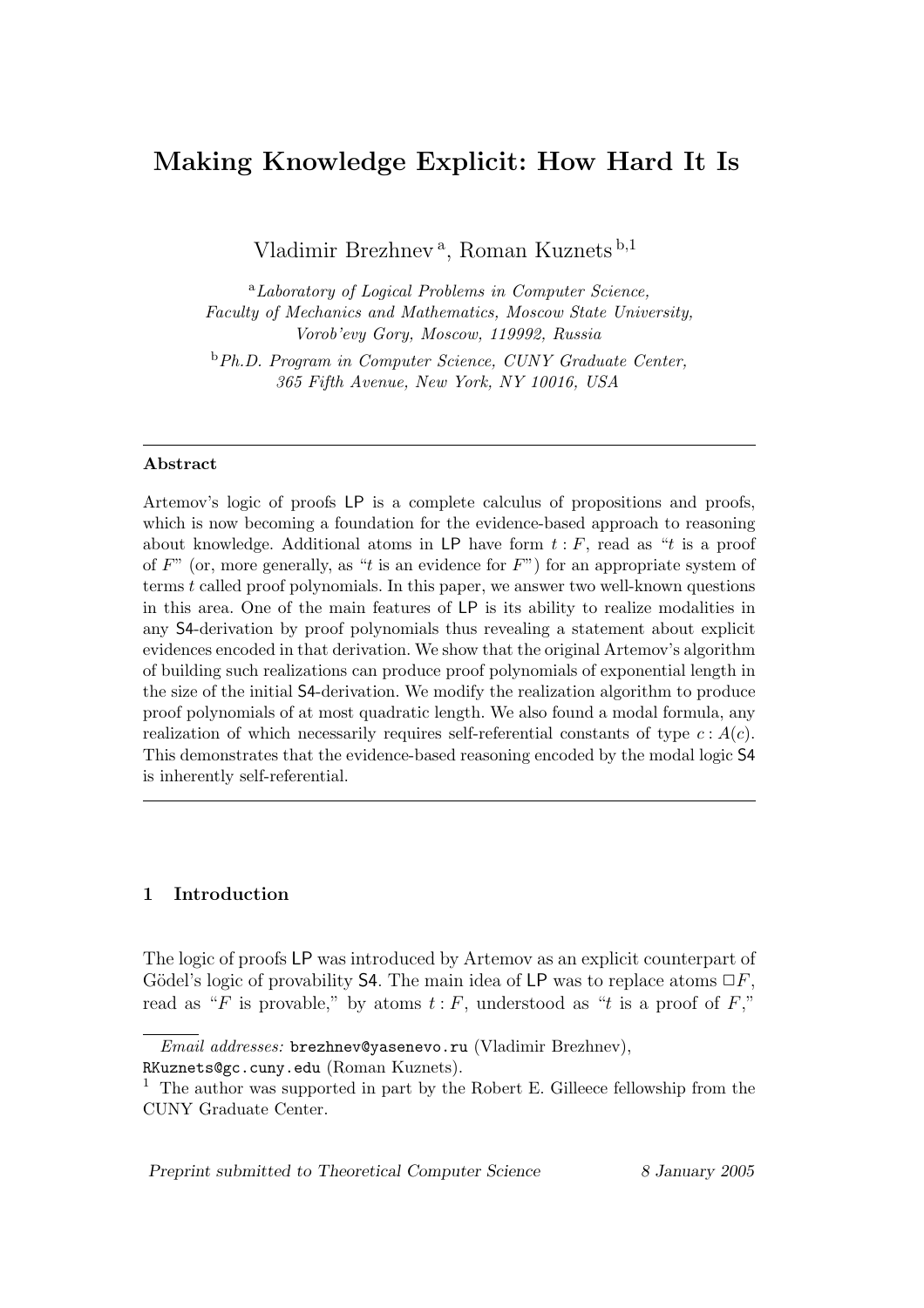with t being a proof object. The logic of proofs LP is supplied with an arithmetical semantics and enjoys completeness with respect to it (Artemov, [2]). LP is proved to be decidable (Mkrtychev, [9]). A complete overview can be found in [4]. Recent papers [5,8,3] show that LP could serve as a basis for evidence-based reasoning.

The logic of proofs provided a long sought provability semantics for S4 via interpretation in Peano arithmetic. This semantics appeared as a result of the realization procedure described in [1,2], which allows to realize an arbitrary cutfree S4-derivation by a corresponding LP-derivation. In this paper, we analyze and optimize this realization procedure and also show that S4-reasoning is inherently self-referential. The main results described in this paper are as follows:

- (1) It is possible to perform realization with at most a polynomial overhead for the modified version of the procedure (Brezhnev, Kuznets, Sect. 4).
- (2) There are theorems of S4 such that any of their realizations requires self-referential constants (Kuznets, Sect. 5).

Sect. 2 provides basic knowledge of the logics we use, and Sect. 3 gives a fulllength discussion of the realization procedure and modifications necessary to make its complexity polynomial.

## 2 Main Definitions and Facts

Our main goal is to analyze the procedure that realizes modalities in S4-derivations by proof terms of the logic of proofs LP and to optimize this procedure in terms of complexity. To help the reader follow the details of the realization, we give here a complete list of axioms and rules of both theories.

Here is the Hilbert-style formulation of the logic of proofs we use (see [2]):

**Definition 1** The language of the logic of proofs LP contains

- the language of classical propositional logic which includes propositional variables, truth constants  $\top$  and  $\bot$ , and boolean connectives
- proof variables  $x_0, \ldots, x_n, \ldots$ , proof constants  $c_0, \ldots, c_n, \ldots$
- functional symbols: monadic !, binary  $\cdot$  and  $+$
- operator symbol of type "term: formula"

The logic of proofs LP has the following axioms:

A0 Finite set of axiom schemes of classical propositional logic<sup>2</sup>

 $2\degree$  To be absolutely precise, we use the propositional part of system Hc from [10].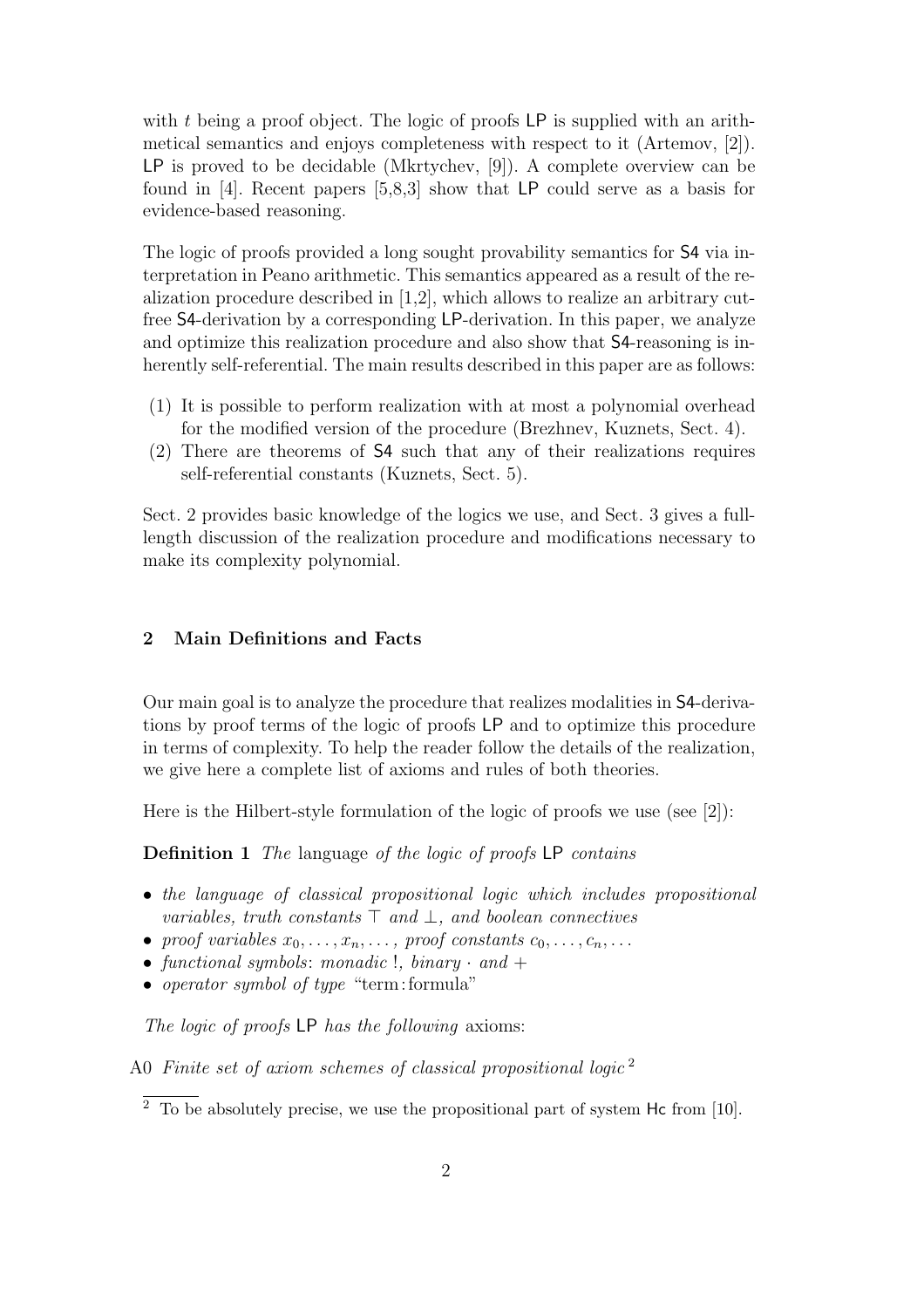| A1 $t: F \to F$                                                  | "reflection"    |
|------------------------------------------------------------------|-----------------|
| A2 $t:(F\rightarrow G)\rightarrow (s:F\rightarrow (t\cdot s):G)$ | "application"   |
| A3 $t: F \rightarrow \mathcal{I}t: (t:F)$                        | "proof checker" |
| A4 $s: F \to (s+t): F$ , $t: F \to (s+t): F$                     | " $sum"$        |

Inference rules are

R1  $(F \rightarrow G)$ ,  $F \vdash G$  "modus ponens"  $R2 \vdash c:A$ , if A is an axiom A0–A4 and c is a proof constant "axiom necessitation"

Proof terms built from proof variables and proof constants by means of functional symbols  $!, \cdot$ , and  $+$  are called proof polynomials.

We will need the following well-known facts about LP (see [1, Lemma 2.17], [2, Lemma 5.4]).

Lemma 2 (Lifting Lemma) Let  $x_1 : B_1, \ldots, x_n : B_n \vdash F$ , then there exists a term  $t = t(x_1, ..., x_n)$  such that  $x_1 : B_1, ..., x_n : B_n \vdash t : F$ .

**PROOF.** Let  $\ell$  be an LP-derivation of F from hypotheses  $x_1 : B_1, \ldots, x_n : B_n$ . By induction on the length of  $\ell$ , we construct a term t and a new derivation  $\ell^{\text{lift}}$  of  $t : F$  from the same hypotheses in the following way: we replace each formula G in  $\ell$  by a sequence of formulas that ends with  $s: G$  for some term s. A formula G in  $\ell$  can be obtained in four ways:

- (1)  $G = A$ , where A is an axiom of LP. Then in  $\ell^{\text{lift}}$  we replace G by an instance  $c: A$  of the axiom necessitation rule for a fresh proof constant  $c$ .
- (2)  $G = x_i : B_i$  is one of the hypotheses. Then in  $\ell^{\text{lift}}$  we replace G by the following three formulas:

$$
x_i:B_i, \quad x_i:B_i \to \mathop{!} x_i:x_i:B_i, \quad \mathop{!} x_i:x_i:B_i .
$$

The last formula is the desired lifted version of G.

(3) G is obtained by modus ponens from  $E \to G$  and E. By induction hypothesis,  $\ell^{\text{lift}}$  contains  $s_1$ :  $(E \to G)$  and  $s_2$ : E for some proof polynomials  $s_1$ and  $s_2$ . We append  $\ell^{\text{lift}}$  by the following three formulas:

$$
s_1:(E \to G) \to (s_2: E \to s_1 \cdot s_2:G), \quad s_2: E \to s_1 \cdot s_2:G, \quad s_1 \cdot s_2:G.
$$

The last formula is the desired lifted version of G.

(4)  $G = a : A$  is obtained by axiom necessitation, where A is an axiom and a is a proof constant. We replace  $G$  by the following three formulas:

$$
a:A, a:A \rightarrow !a:a:A, !a:a:A.
$$

Again, the last formula is the desired lifted version of  $G$ .  $\Box$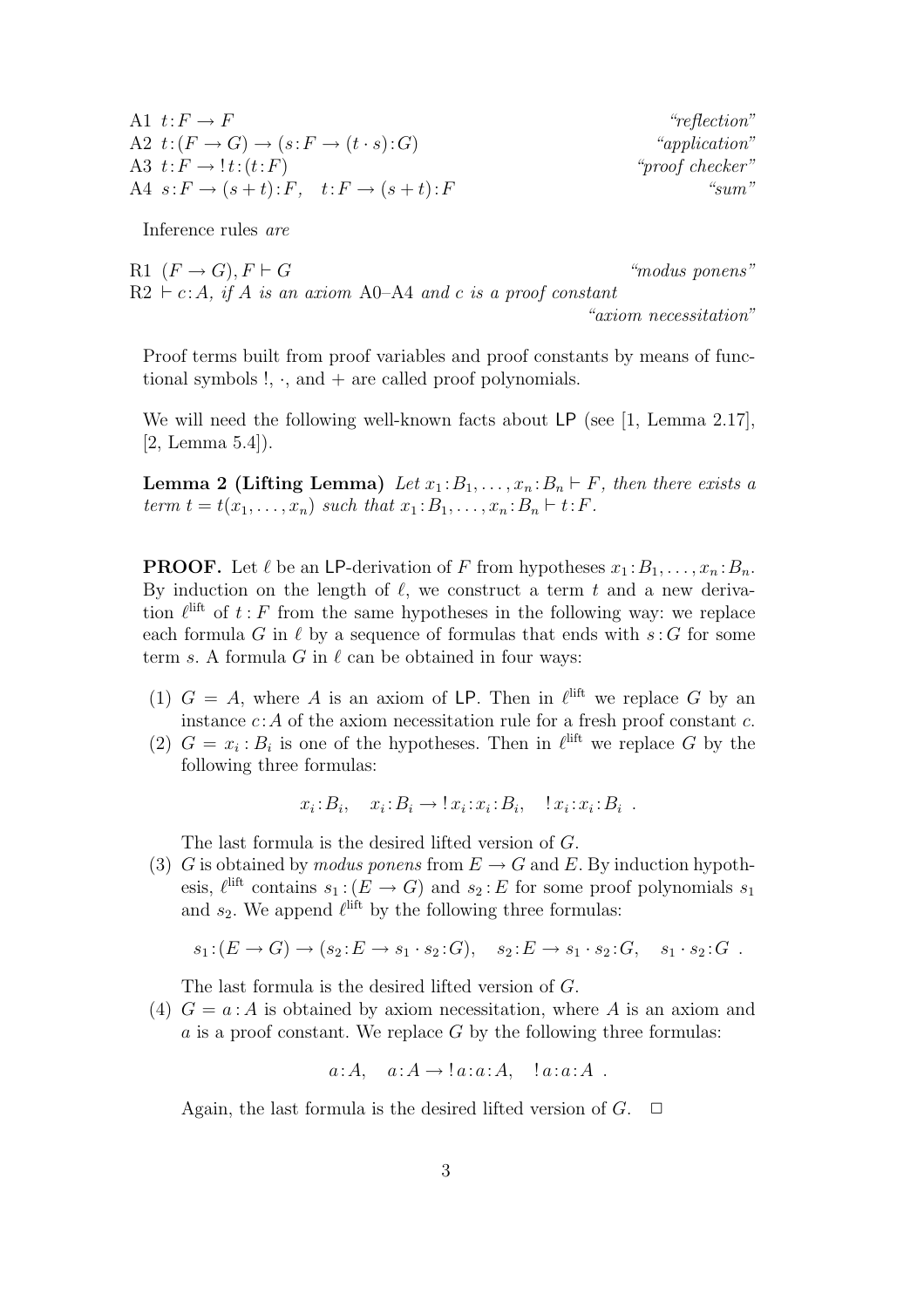Note 1 If F is a theorem, it should be clear from the proof that term t is ground (does not contain variables). Moreover, in that case, t is built from constants and proof-checked constants by means of application only.

**Lemma 3** For any proof variables  $\vec{x_i}$  and any formulas  $\vec{B_i}$  there exists a proof term  $s = s(x_1, \ldots, x_n)$  such that

$$
\mathsf{LP}\vdash x_1:B_1\wedge\ldots\wedge x_n:B_n\to s\colon (x_1:B_1\wedge\ldots\wedge x_n:B_n)\ .
$$

**PROOF.** Obviously,  $x_1 : B_1, \ldots, x_n : B_n \vdash x_1 : B_1 \wedge \ldots \wedge x_n : B_n$ . Then by the Lifting Lemma we have just proved, there exists a term  $s = s(x_1, \ldots, x_n)$  such that  $x_1 : B_1, \ldots, x_n : B_n \vdash s : (x_1 : B_1 \wedge \ldots \wedge x_n : B_n)$ . Finally, simple propositional reasoning involving the Deduction Theorem <sup>3</sup> provides the statement of the lemma.

Now we describe the Gentzen-style version of S4 we use. We take system G3s from [10] and restrict it to the single modal operator  $\Box$  (also cf. note at the end of  $[10, \text{Def. } 9.1.3]$ .  $^4$  A similar system can be found in  $[7, *142.1]$  under the name of S4<sup>∗</sup> . In that system, an antecedent and a consequent are considered to be lists of formulas whereas in the system we use they are multisets of formulas. Since cut elimination is known to hold for this sequent calculus (see [10]), we initially formulate it without the cut rule. Another advantage of this system is that it has no structural rules; however, we have to allow some "weakening" in the  $(\Rightarrow \Box)$ -rule.

Definition 4 The Gentzen-style formulation of the modal logic S4 has the following axioms:

(1)  $S, \Gamma \Rightarrow \Delta, S$ , where S is a propositional variable;  $(2) \perp, \Gamma \Rightarrow \Delta$ .

Rules are

$$
\frac{\Gamma \Rightarrow \Delta, A}{\neg A, \Gamma \Rightarrow \Delta} (\neg \Rightarrow) \qquad \qquad \frac{A, \Gamma \Rightarrow \Delta}{\Gamma \Rightarrow \Delta, \neg A} (\Rightarrow \neg)
$$
\n
$$
\frac{A, B, \Gamma \Rightarrow \Delta}{A \land B, \Gamma \Rightarrow \Delta} (\land \Rightarrow) \qquad \qquad \frac{\Gamma \Rightarrow \Delta, A \quad \Gamma \Rightarrow \Delta, B}{\Gamma \Rightarrow \Delta, A \land B} (\Rightarrow \land)
$$
\n
$$
\frac{A, \Gamma \Rightarrow \Delta}{A \lor B, \Gamma \Rightarrow \Delta} (\lor \Rightarrow) \qquad \qquad \frac{\Gamma \Rightarrow \Delta, A, B}{\Gamma \Rightarrow \Delta, A \land B} (\Rightarrow \lor)
$$

 $\overline{3}$  LP is proved to enjoy the Deduction Theorem, see [2].

<sup>4</sup> In our system,  $\diamond$  is considered to be an abbreviation of  $\neg \Box \neg$ .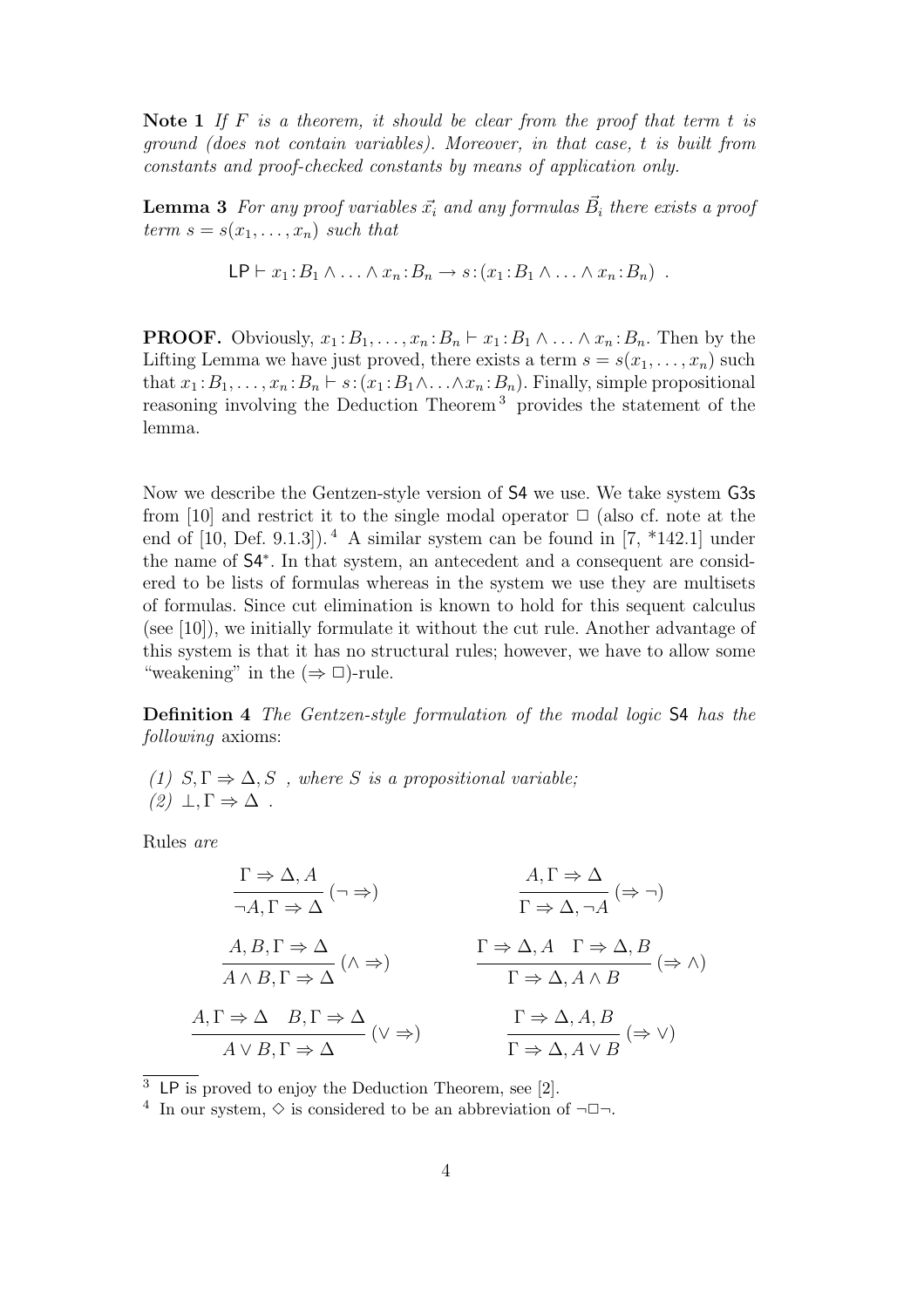$$
\Gamma \Rightarrow \Delta, A \quad B, \Gamma \Rightarrow \Delta
$$
\n
$$
A \rightarrow B, \Gamma \Rightarrow \Delta
$$
\n
$$
\Gamma \Rightarrow \Delta, A \rightarrow B \quad (\Rightarrow \Rightarrow)
$$
\n
$$
\Gamma \Rightarrow \Delta, A \rightarrow B \quad (\Rightarrow \Rightarrow)
$$
\n
$$
\Gamma \Rightarrow \Delta, A \rightarrow B \quad (\Rightarrow \Rightarrow)
$$
\n
$$
\Gamma \Rightarrow \Delta, A \rightarrow B \quad (\Rightarrow \Rightarrow)
$$
\n
$$
\Box A_1, \dots, \Box A_n \Rightarrow B
$$
\n
$$
\Box A_1, \dots, \Box A_n, \Gamma \Rightarrow \Delta, \Box B \quad (\Rightarrow \Box)
$$

**Definition 5** To realize a modal formula  $F$  in the logic of proofs means to substitute proof polynomials for all occurrences of  $\Box$  in F in such a way that the result yields an  $\mathsf{LP}\text{-}formula F^r$ .

Our goal is to realize all S4-theorems by some LP-theorems thereby explicating the provability operator  $\Box$  by specific proofs. Moreover, the scope of available realizations can be limited to the so-called *normal* realizations  $([1,2])$ .

**Definition 6** A realization  $r$  is called normal if all negative occurrences of modality are realized by proof variables.

Such a limitation arises from the fact that negative  $\Box$ 's constitute arguments of Skolem functions that emerge from existential quantifiers. These quantifiers are hidden in subformulas  $\Box F$ , understood as "there exists a proof of F." Thus, it is reasonable to demand that those Skolem arguments are realized by proof variables rather than by more complicated proof polynomials. In [1,2], Artemov proved the following

Theorem 7 (Realization Theorem) If  $S4 \vdash F$ , then LP  $\vdash F^r$  for some normal realization r.

In [1] and [2], Artemov describes slightly different variants of the realization procedure for constructing a realization  $r$  and an LP-derivation of the realized formula  $F^r$  from a given S4-derivation of  $F$ . The variants differ in that the procedure from [2] produces Gentzen-style LP-derivations whereas the procedure from [1] produces Hilbert-style derivations. The realization procedure given in this paper is based on the latter.

Kuznets showed that both variants of Artemov's procedure give an exponential blow-up of the derivation size and Brezhnev suggested a modification to the procedure from [1] that produces at most a polynomial overhead. In the next section, we provide all the necessary details of that modification.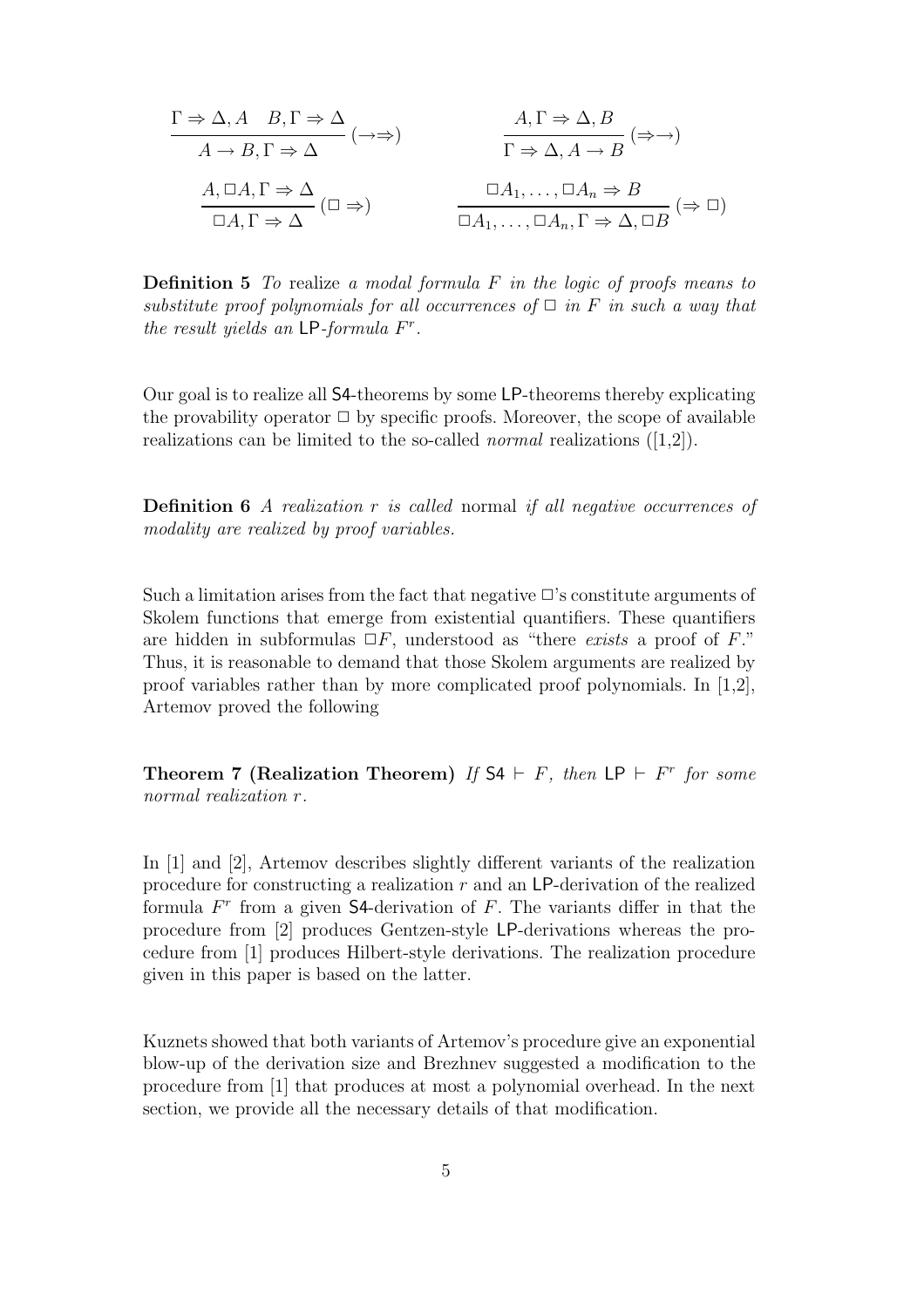### 3 Realization Procedure

First, we divide all occurrences of modality  $\Box$  in the given derivation tree of  $\Rightarrow$  F into families of related occurrences. Namely, in a rule

$$
\frac{\Gamma \Rightarrow \Delta \quad [\Gamma' \Rightarrow \Delta']}{\Gamma'' \Rightarrow \Delta''} ,
$$

each occurrence of  $\Box$  in a side formula A in the premise of the rule is related only to the corresponding occurrence of  $\Box$  in A in the conclusion of the rule. Similarly, each occurrence of  $\Box$  in an active formula of the rule, i.e. in a formula in the premise that is transformed by the rule, is related only to the corresponding occurrence of  $\Box$  in the principal formula of the rule, i.e. in the result of that transformation. As an important example, consider the  $(\Box \Rightarrow)$ -rule, in which formulas A and  $\Box A$  in the premise sequent are the active formulas and formula  $\Box A$  in the conclusion sequent is the principal formula. Note that corresponding occurrences of  $\Box$  inside A in formulas A and  $\Box A$  are related here. A family of  $\Box$ 's is simply an equivalence class with respect to the reflexive transitive closure of this relation.

Note that all the rules in the cut-free Gentzen system respect the polarity of formulas. Therefore, each family consists of  $\Box$ 's of the same polarity. We will call a family *positive* (*negative*) if it consists of positive (*negative*)  $\Box$ 's.

Since different  $\Box$ 's from the same family correspond to the same occurrence of  $\Box$  in the derived sequence, we have to realize all of them by the same proof polynomial that explicates that  $\Box$ . Moreover, all  $\Box$ 's from a negative family have to be realized by the same proof variable, due to the normality condition.

By induction on the depth of the derivation tree, we will simultaneously construct a realization and a Hilbert-style proof of the realized formula. We will also keep track of the constant specification used in that Hilbert-style proof, i.e. of all the instances of the axiom necessitation rule R2 used in it. The procedure described combines two ideas, namely the original method of translation proposed by Artemov in [1] and the methods used by Cook and Reckhow in [6].

**Preliminary observations.** There are only three ways of introducing new  $\square$ 's in our system, namely

- (1) inside a side formula in an axiom,
- (2) inside a formula by which a sequent is "weakened" in a  $(\Rightarrow \Box)$ -rule, or
- (3) the outer  $\Box$  in the principal formula of a ( $\Rightarrow$   $\Box$ )-rule.

A given derivation tree of  $\Rightarrow$  F imposes a tree structure on each family of  $\Box$ 's whereby leaves of the family's tree are those nodes where  $\Box$ 's of this family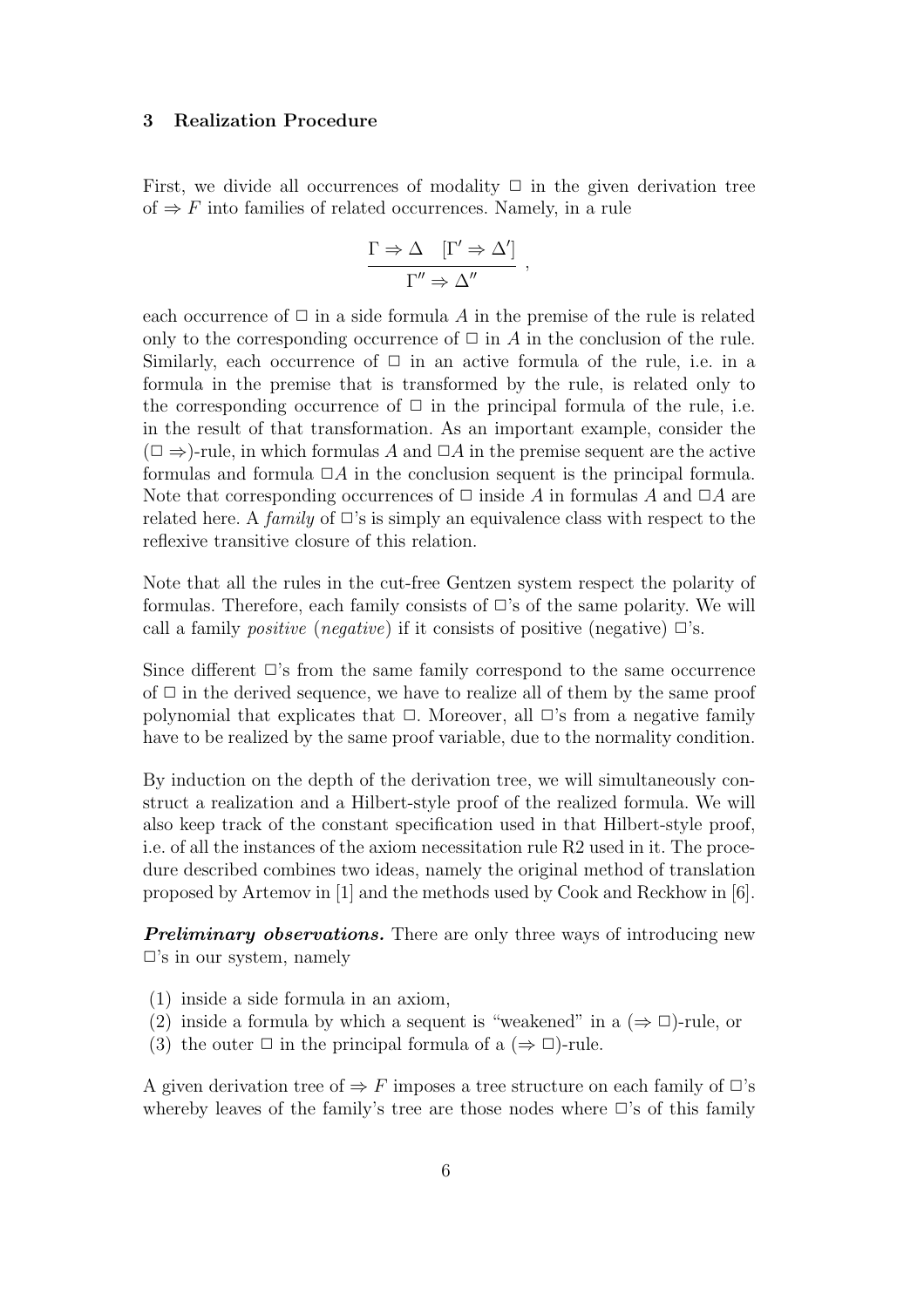are first introduced (either at a leaf of the derivation tree or in some  $(\Rightarrow \Box)$ rule). We will call a positive family of  $\Box$ 's *essential*, if at least one of its leaves corresponds to a principal  $\Box$  in a ( $\Rightarrow$   $\Box$ )-rule, and *non-essential* otherwise.

Let us enumerate all  $(\Rightarrow \Box)$ -rules in the tree and associate provisional variable  $u_i$  with the *i*th rule, more precisely with the principal  $\Box$  of that rule (in the course of the realization procedure, all these provisional variables will be replaced by proof polynomials).

**First step.** We choose distinct proof variables for each negative or nonessential positive family of  $\Box$ 's. All  $\Box$ 's from such a family will be realized by a proof variable corresponding to that family.

**Second step.** In an essential positive family of  $\Box$ 's, with  $i_1 < i_2 < \ldots < i_k$ being all the numbers of  $(\Rightarrow \Box)$ -rules that introduce  $\Box$ 's from this family as the principle ones (case 3), all such  $\Box$ 's are initially realized by provisional term

$$
u_{i_1}+u_{i_2}+\ldots+u_{i_k}
$$

(pluses are associated to the left). We also initialize a substitution  $\sigma$  that acts on those provisional variables to be the empty substitution. By the end of the realization procedure, this substitution  $\sigma$  will assign a certain proof polynomial to each provisional variable so that essential positive  $\Box$ 's will also be realized by proof polynomials that contain no provisional variables.

Now each modal formula A occurring in the sequent derivation is translated into an LP-formula  $A^r$  as follows: each occurrence of  $\Box$  in A is replaced by a proof polynomial  $t\sigma$  that possibly contains provisional variables. Here t is the term realizing the family of that  $\Box$ , whereas  $\sigma$  is the current state of the substitution acting on provisional variables. This substitution is appended during the realization procedure, namely, during processing of  $(\Rightarrow \Box)$ -rules.

**Third step.** By induction on the depth of the derivation tree of  $\Rightarrow$  F, for each sequent in the initial derivation, we will construct

- an LP-formula  $C$  that corresponds to that sequent;
- a proof polynomial  $t$  that contains no provisional variables;
- a Hilbert-style derivation of  $t:C$ .

The *external* polynomials t may seem superfluous, but they prove to be a vital part of eliminating the exponential blow-up. In the procedure, they are used while processing the  $(\Rightarrow \Box)$ -rules of the initial S4-derivation.

A formula C is constructed in a natural way: namely, a sequent

$$
A_1, A_2, \ldots, A_n \Rightarrow B_1, B_2, \ldots, B_m
$$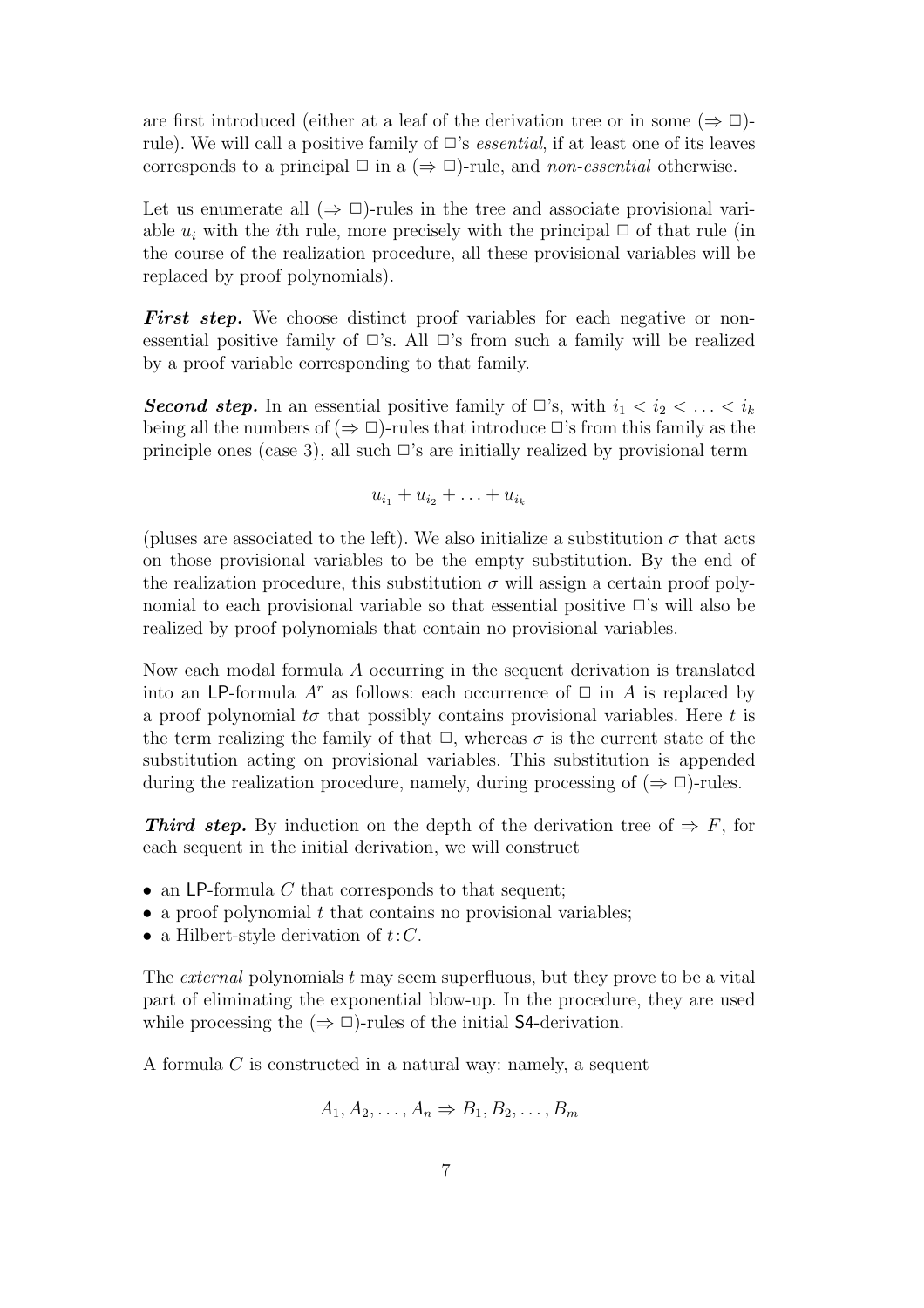is translated into a formula

$$
(\ldots (A_1^r \wedge A_2^r) \wedge \ldots) \wedge A_n^r \rightarrow (\ldots (B_1^r \vee B_2^r) \vee \ldots) \vee B_m^r
$$
.<sup>5</sup>

Both the antecedent and the consequent of a sequent are multisets, so the order of formulas is irrelevant in them. But normal Hilbert-style operations do not provide for such freedom. Therefore, we have to force some order on  $A_i^r$ 's and on  $B_j^r$ 's. Any order that allows for efficient sorting can be used, but this order should be uniform for all sequents. Otherwise, we won't be able to use Cook and Reckhow's idea of implementing each step of a Gentzen-style derivation by several steps of the corresponding Hilbert-style proof because the formulas on different branches of the tree simply would not match. For our purposes, let us choose the alphabetical order. An empty consequent constitutes an empty disjunction and is, therefore, translated as  $\perp$ ; an empty antecedent (empty conjunction) is translated as  $\top$ . In particular,  $\Rightarrow$  F is translated as  $\top \rightarrow F^r$ .

For example, the two types of axioms of the S4 sequent calculus (see Def. 4) for  $\Gamma = \{A_1, \ldots, A_n\}, \Delta = \{B_1, \ldots, B_m\}$  are translated as

(1)  $A_1^r \wedge \ldots \wedge A_{i-1}^r \wedge S \wedge A_i^r \wedge \ldots \wedge A_n^r \rightarrow B_1^r \vee \ldots \vee B_{j-1}^r \vee S \vee B_j^r \vee \ldots \vee B_m^r$ <br>
(2)  $\perp \wedge A_1^r \wedge \ldots \wedge A_n^r \rightarrow B_1^r \vee \ldots \vee B_m^r$ 

(here we assume that  $A_k^r$ 's and  $B_l^r$ 's are already ordered alphabetically,  $S^r = S$ becomes *i*th among  $A_k^r$ 's and *j*th among  $B_l^r$ 's upon insertion, and  $\perp$  is the first symbol of the alphabet).

Each implication  $C$  of this type (a translation of a Gentzen-style axiom into the Hilbert-style language) is clearly derivable in LP. Applying the Lifting Lemma to this derivation, we obtain a ground proof polynomial s and a derivation of s:C. This concludes the base of our induction.

Consider any propositional rule with one premise

$$
\frac{\Gamma \Rightarrow \Delta}{\Gamma' \Rightarrow \Delta'}\left(R\right)
$$

Let C and C' be translations of  $\Gamma \Rightarrow \Delta$  and  $\Gamma' \Rightarrow \Delta'$  respectively. By induction hypothesis, we have a term  $t_C$  and a derivation  $\ell_C$  of  $t_C$ : C. By purely propositional reasoning, there is a derivation of  $C \to C'$ . Using the Lifting Lemma again, we get a ground term  $t_R$  and a derivation  $\ell_R$  of  $t_R$ :  $(C \to C')$ . Concatenating  $\ell_{\rm C}$  with  $\ell_{\rm R}$  and appending the result with the following sequence

$$
t_{\mathcal{R}}:(C \to C') \to (t_C:C \to t_{\mathcal{R}} \cdot t_C:C'), \quad t_C:C \to t_{\mathcal{R}} \cdot t_C:C', \quad t_{\mathcal{R}} \cdot t_C:C'
$$
,

 $\overline{5}$  For the rest of the paper, we will omit these parentheses; the convention will be that conjunctions and disjunctions are always associated to the left.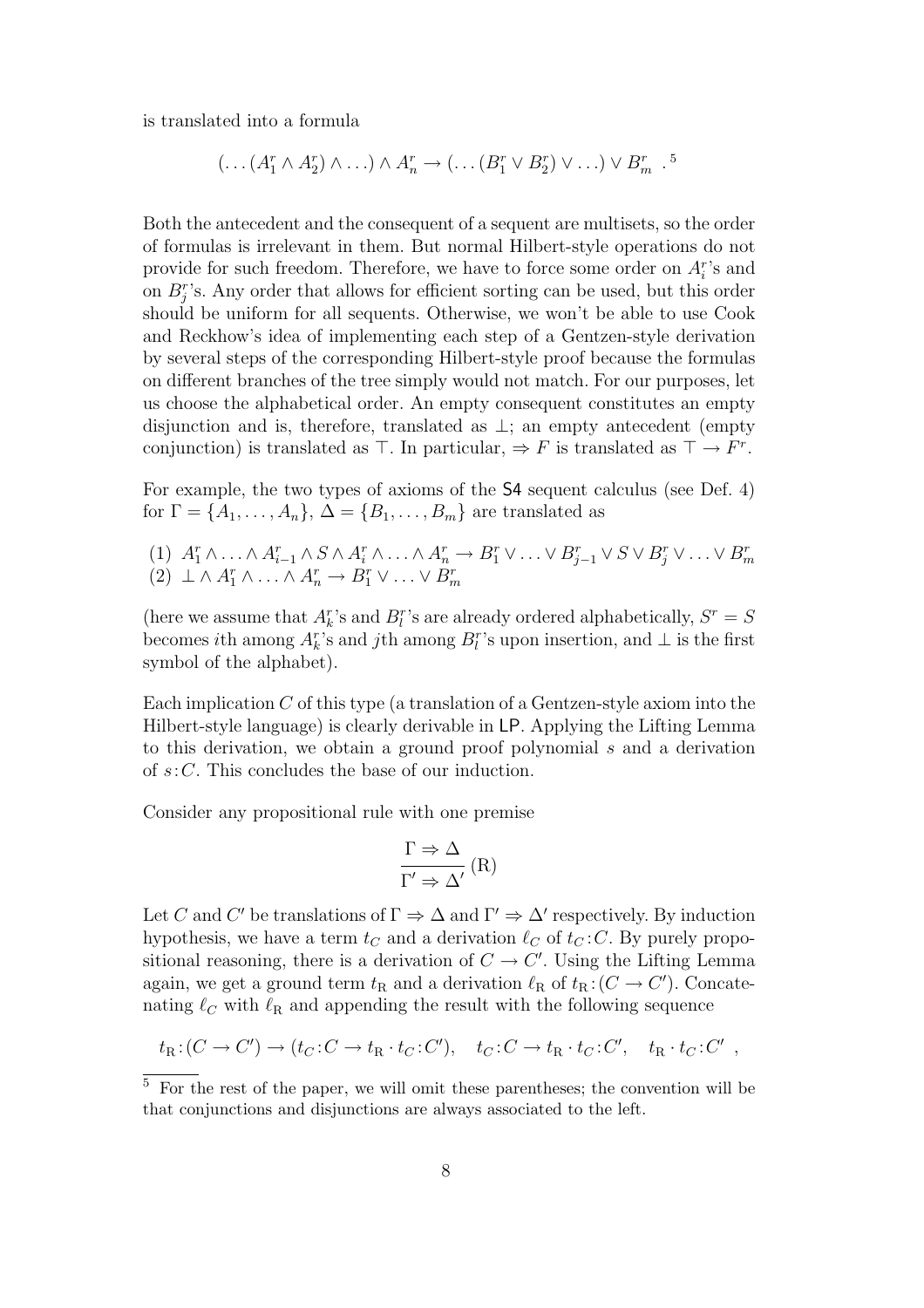we obtain the term  $t_{C'} = t_{R} \cdot t_{C}$  and the derivation  $\ell_{C'}$  of  $t_{R} \cdot t_{C}$ :  $C'$ .

A case of a propositional rule with two premises is handled in a similar way.

Let us discuss modal rules in more detail. Consider a  $(\Box \Rightarrow)$ -rule

$$
\frac{A, \Box A, B_1, \ldots, B_n \Rightarrow D_1, \ldots, D_m}{\Box A, B_1, \ldots, B_n \Rightarrow D_1, \ldots, D_m} (\Box \Rightarrow) .
$$

Without loss of generality, let us assume that the translation of the premise is

$$
C = B_1^r \wedge \ldots \wedge B_{i-1}^r \wedge A^r \wedge B_i^r \wedge \ldots \wedge B_{j-1}^r \wedge x : A^r \wedge B_j^r \wedge \ldots \wedge B_n^r \rightarrow D ,
$$

where  $D = D_1^r \vee \ldots \vee D_m^r$  and x is the proof variable associated with the negative family of the outer modality in  $\Box A$ . Then the translation of the conclusion is

$$
C' = B_1^r \wedge \ldots \wedge B_{j-1}^r \wedge x : A^r \wedge B_j^r \wedge \ldots \wedge B_n^r \to D \ .
$$

Since  $LP \vdash x : A^r \to A^r$ , it is easy to derive  $C \to C'$ . Using the Lifting Lemma, we obtain a ground term  $t_{(\Box \Rightarrow)}$  and a derivation  $\ell_{(\Box \Rightarrow)}$  of  $t_{(\Box \Rightarrow)}$ :  $(C \to C')$ . The rest is the same as with the one-premise propositional rules.

The only rule that is treated differently is  $(\Rightarrow \Box)$ :

$$
\Box A_1, \dots, \Box A_n \Rightarrow B
$$
  

$$
D_1, \dots, D_k, \Box A_1, \dots, \Box A_n \Rightarrow \Box B, E_1, \dots, E_m \; (\Rightarrow \Box) .
$$

All main  $\Box$ 's in  $\Box A_i$ 's are negative and belong to different families, so they are realized by distinct proof variables  $x_i$ 's. Let k be the number of this  $(\Rightarrow \Box)$ rule and let its family be realized by  $u_{s_1} + \ldots + u_k + \ldots + u_{s_l}$ . By induction hypothesis, we have a term  $t_C$  and a derivation  $\ell_C$  of

$$
t_C: (x_1: A_1^r \wedge \ldots \wedge x_n: A_n^r \rightarrow B^r) \ .
$$

By Lemma 3, we construct a term  $s = s(x_1, \ldots, x_n)$  and a derivation  $\ell_1$  of

$$
x_1: A_1^r \wedge \ldots \wedge x_n: A_n^r \to s: (x_1: A_1^r \wedge \ldots \wedge x_n: A_n^r) \ .
$$

Note that s does not contain any provisional variables. Now, it is easy to append  $\ell_C$  together with  $\ell_1$  by the sequence

$$
t_C: (\vec{x}: \vec{A}^r \to B^r) \to (s: (\vec{x}: \vec{A}^r) \to t_C \cdot s: B^r), \quad s: (\vec{x}: \vec{A}^r) \to t_C \cdot s: B^r
$$

(we abbreviate the conjunction using a vector notation). Further, using the syllogism rule, we get a derivation of

$$
x_1: A_1^r \wedge \ldots \wedge x_n: A_n^r \to t_C \cdot s: B^r .
$$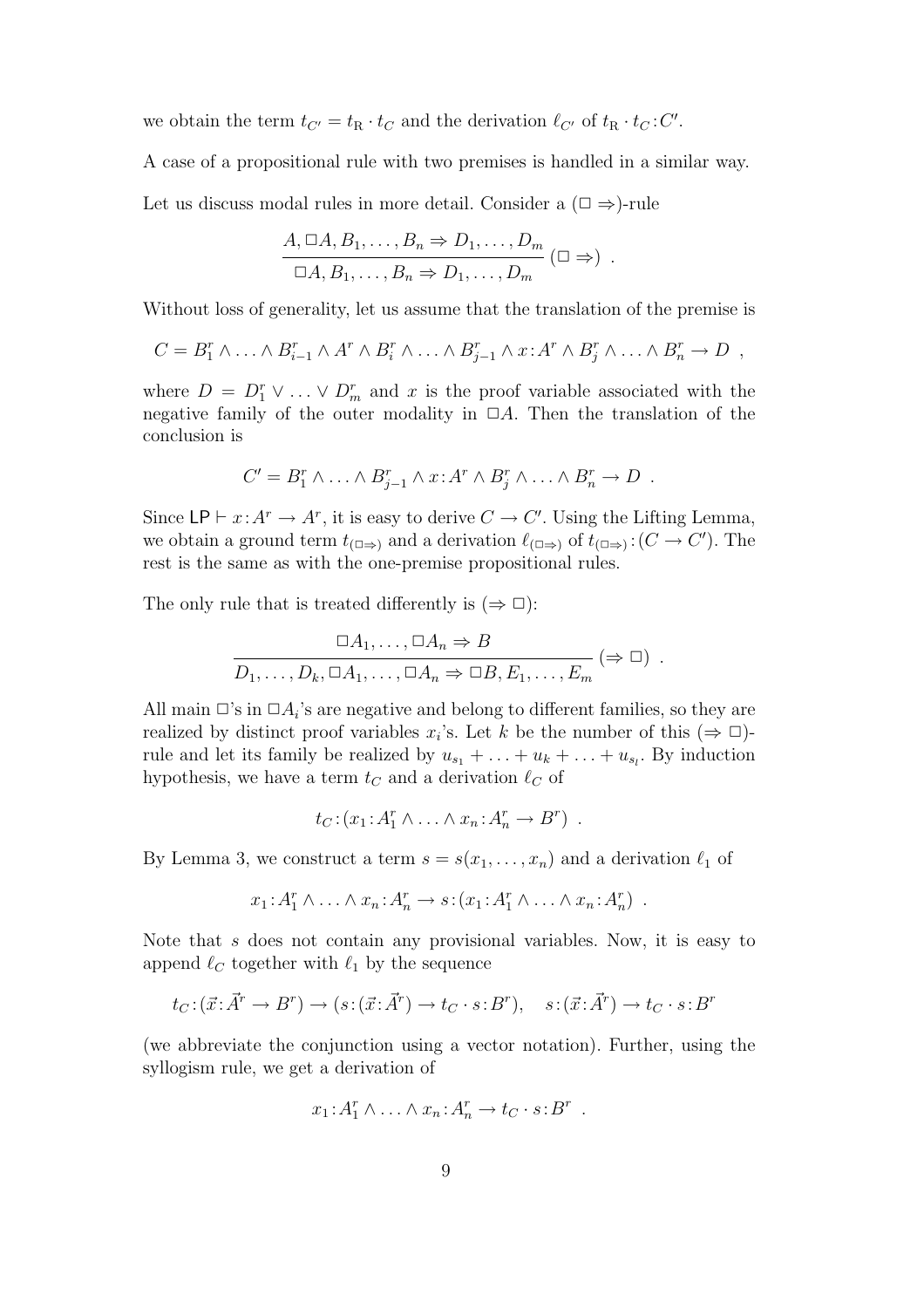Using the axiom A4 several times leads to a derivation of

$$
x_1: A_1^r \wedge \ldots \wedge x_n: A_n^r \to (u_{s_1}\sigma + \ldots + t_C \cdot s + \ldots + u_{s_l}\sigma): B^r.
$$

Moreover, this derivation is easy to append to get a derivation  $\ell_2$  of formula  $C'$ that (modulo permutations) looks like

$$
\vec{D} \wedge \vec{x} : \vec{A}^r \to (u_{s_1}\sigma + \ldots + t_C \cdot s + \ldots + u_{s_l}\sigma) : B^r \vee \vec{E}
$$

(here  $\vec{D}$  and  $\vec{x}$ :  $\vec{A}^r$  stand for conjunctions,  $\vec{E}$  is a disjunction). As usual, now we use the Lifting Lemma to produce a ground term  $t_{C'}$  and a derivation  $\ell_{C'}$ of

$$
t_{C'}:(\vec{D}\wedge\vec{x};\vec{A'}\rightarrow(u_{s_1}\sigma+\ldots+t_C\cdot s+\ldots+u_{s_l}\sigma):B^r\vee\vec{E})
$$
.

Here lies the main improvement over the original procedure from [1]. This modification is what makes the whole procedure polynomial in the size of the initial S4-derivation: while lifting  $\ell_2$ , there is no need to lift its initial part  $\ell_C$ since the only formula we use in the second part is  $t_C : (\vec{x} : \vec{A}^r \to B^r)$ . But this formula is easily lifted by adding to  $\ell_{\mathcal{C}}$  the following two formulas

$$
t_C: (\vec{x}: \vec{A}^r \to B^r) \to !t_C: t_C: (\vec{x}: \vec{A}^r \to B^r)
$$
 and  $l_t: t_C: (\vec{x}: \vec{A}^r \to B^r)$ ,

the latter being the desired lifted version. This modified procedure also produces a ground term because  $t_C$  is ground.

In the original algorithm from [1], every time a  $(\Rightarrow \Box)$ -rule is processed, the number of formulas in the Hilbert-style derivation is multiplied by a constant factor since most formulas in the initial derivation are replaced by three formulas in the lifted one. Thus, the size of the Hilbert-style derivation grows exponentially in the number of  $(\Rightarrow \Box)$ -rules, as opposed to the polynomial growth in the modified version. To illustrate this difference consider

### Example 8

$$
S \Rightarrow S
$$
  
\n
$$
\Rightarrow S \rightarrow S
$$
  
\n
$$
\Rightarrow \Box(S \rightarrow S)
$$
  
\n
$$
\Rightarrow \Box \Box(S \rightarrow S)
$$

Omitting several irrelevant technicalities, our procedure first produces a ground external term t, a term  $t_1$ , and a proof of formula  $t : t_1 : (S \to S)$ , that corresponds to the third sequent. Processing the fourth sequent calls for a new external term t' and a term  $t_2$ , such that  $\textsf{LP} \vdash t' : t_2 : t_1 : (S \to S)$ . It is immediate that  $t_2$  may be taken to be the previous external term  $t$ . This is done by the original procedure and the modified one as well. The way they construct term t ′ is drastically different. The original procedure suggested lifting the whole derivation of  $t:t_1:(S \to S)$ , making the derivation about three times longer.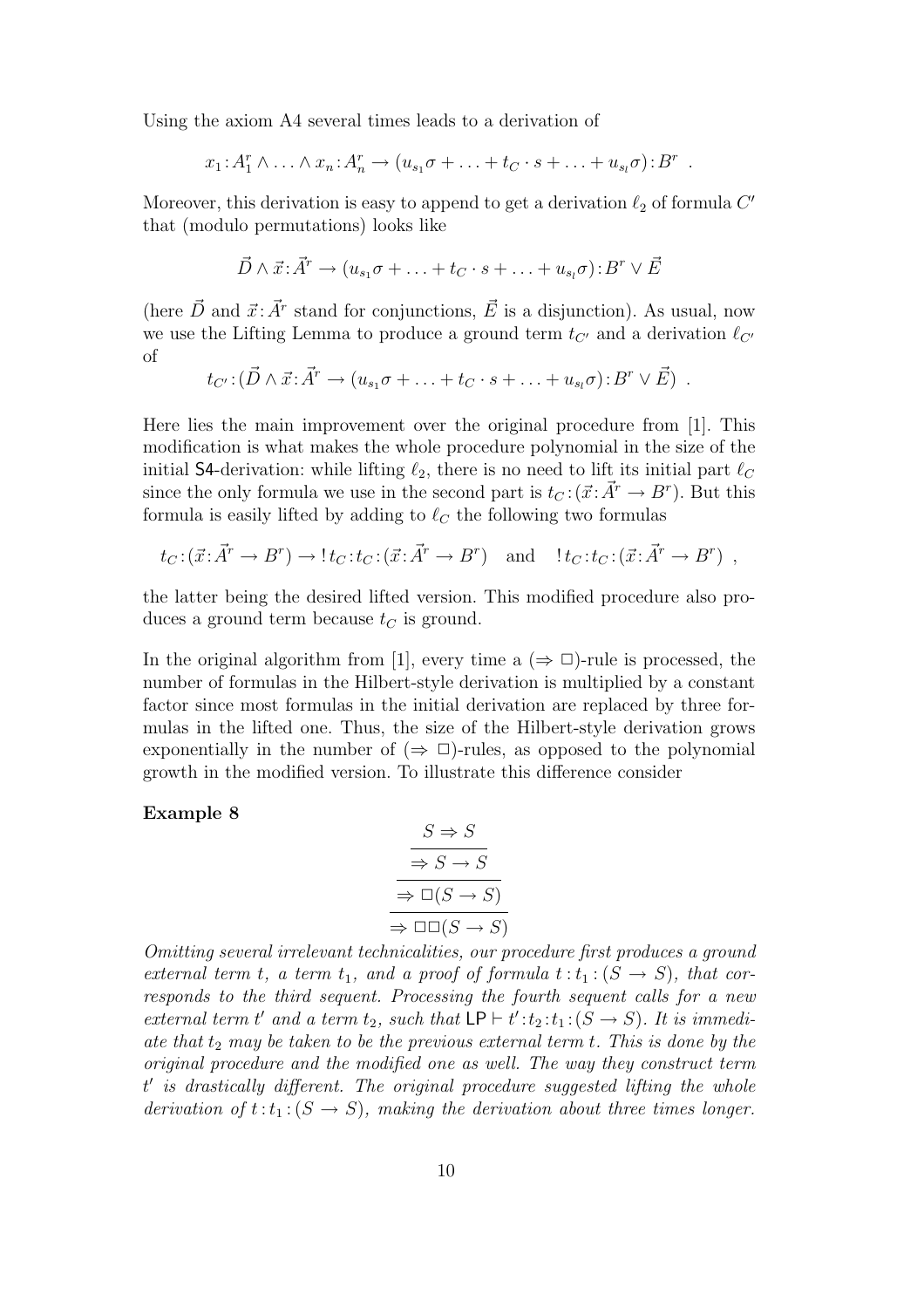In the modified procedure, we notice that  $t'$  can be taken to be !t so that the length of the derivation stays almost the same.

Now, we append  $\sigma$  by a new substitution:  $\sigma = \sigma + \{u_k \leftarrow t_C \cdot s\}$ , and apply this substitution throughout the derivation. <sup>6</sup> After that, there are no occurrences of  $u_k$  left in our derivation. As a result, we got rid of one provisional variable.

**Final Touch.** At the end of the procedure, the whole derivation tree of  $\Rightarrow$  F is translated. By that time, all  $(\Rightarrow \Box)$ -rules have been processed and there are no provisional variables left. Thus,  $F<sup>r</sup>$  is simply an LP-formula; moreover, we have a Hilbert-style derivation of  $t: (\top \to F^r)$  for some ground term t. The following four formulas append that derivation to get the desired realization  $F^r$ :  $t: (\top \to F^r) \to (\top \to F^r), \quad \top \to F^r, \quad \top, \quad F^r.$ 

### 4 Complexity of the Realization Procedure

In this section, we evaluate the complexity of the realization procedure from Sect. 3. We show that the procedure gives at most a polynomial overhead with respect to the size of the initial S4-derivation.

First, we state several lemmas instrumental in evaluating the complexity of the realization procedure.

Lemma 9 The size of a full Hilbert-style derivation corresponding to an instance of the syllogism rule used on formulas A, B, and C of lengths  $a, b$ , and c respectively, i.e.

$$
\frac{A \to B \quad B \to C}{A \to C} \text{ (Syl) },
$$

is a linear function in a, b, and c.

It is not generally true that the size of the derivation grows linearly under the use of deduction or lifting.

Remark 10 It is well known, that each deduction expands the size (number of formulas) in a proof by a constant factor, thus making the size exponential in the number of deductions. Thorough observation of the proof of the Lifting Lemma shows the same tendency. Moreover, the size of the term constructed in the proof is the size of the original derivation (modulo a multiplicative constant). Therefore, just the size of terms constructed by the consecutive

 $\overline{6}$  LP is known to be closed under substitutions, see [2].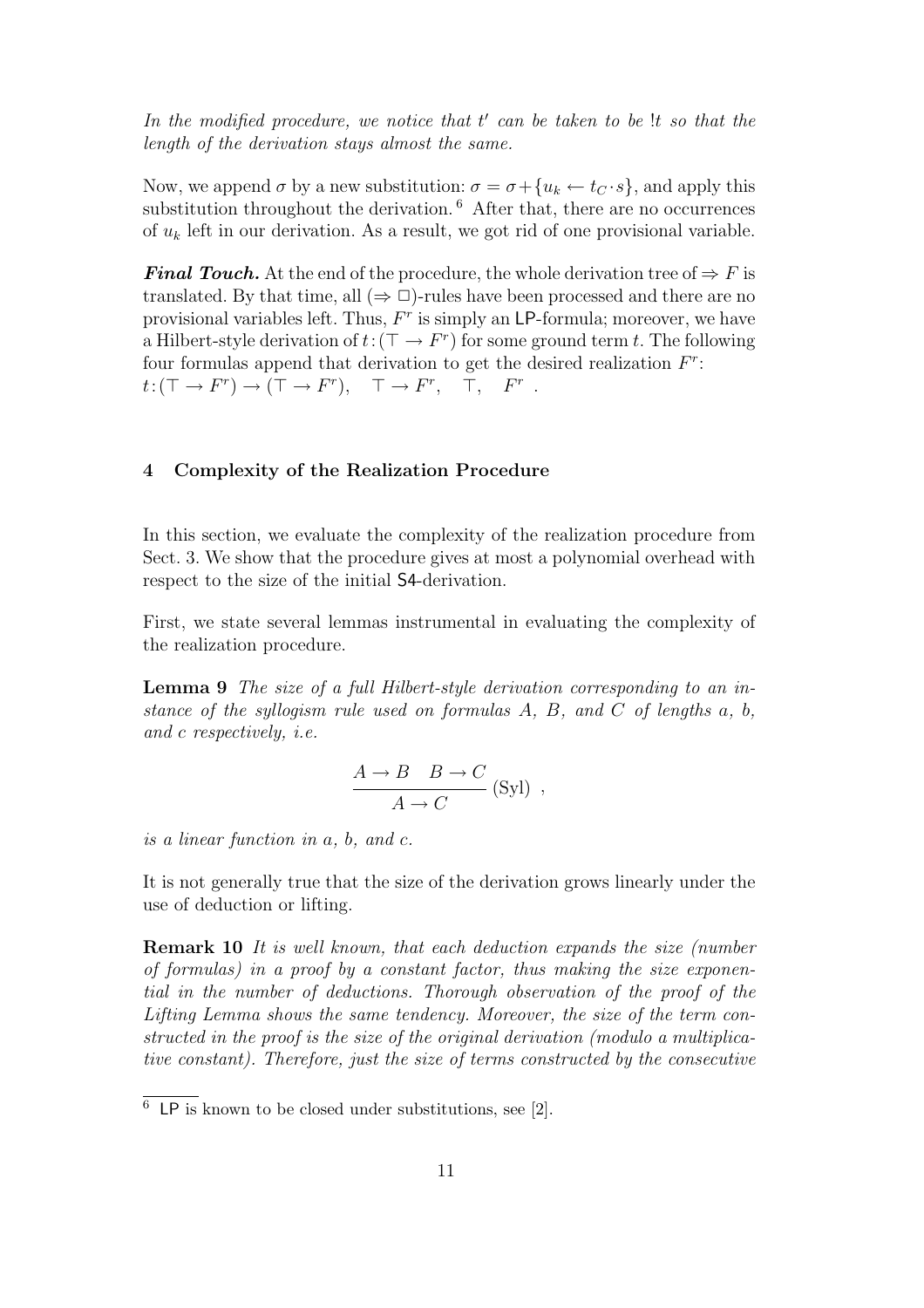applications of the Lifting Lemma is already exponential in the number of applications.

However, the following lemmas may be proved via a thorough analysis of both procedures.

**Definition 11** A set H of Hilbert-style derivations is called an  $[f(n), q(n)]$ set if each derivation in H that consists of  $O(f(n))$  formulas has size of  $O(g(n))$ .

**Lemma 12** Let H be an  $[f(n), g(n)]$ -set of derivations  $\ell_i$  of  $\Gamma_i, A_i \vdash B_i$  such that size of formulas in each derivation of  $O(f(n))$  formulas does not exceed  $O(h(n))$ . (Formula  $A_i$  is considered to be present in  $\ell_i$ .) Then set  $\mathcal{H}^{\text{ded}}$  of derivations  $\ell_i^{\text{ded}}$  of  $\Gamma_i \vdash A_i \rightarrow B_i$  obtained from  $\ell_i$ 's via the deduction procedure is an  $[f(n), g(n) + f(n)h(n)]$ -set.

The two most common instances of this lemma used in our evaluation are

- **Corollary 13** (1) If H is an  $[n, n^2]$ -set such that each derivation of  $O(n)$ formulas consists of formulas of size  $O(n)$ , then  $\mathcal{H}^{\text{ded}}$  is an  $[n, n^2]$ -set.
- (2) If H is an  $[n^2, n^3]$ -set such that derivation of  $O(n^2)$  formulas consists of formulas of size  $O(n)$ , then  $\mathcal{H}^{\text{ded}}$  is an  $[n^2, n^3]$ -set.

**Lemma 14** Let H be an  $[f(n), g(n)]$ -set of derivations  $\ell_i$  of  $(\vec{x})_i : (\vec{A})_i \vdash B_i$ such that each formula in  $\ell_i$  serves as a premise to  $O(1)$  modus ponens rules and size of formulas in each derivation of  $O(f(n))$  formulas does not exceed  $O(h(n))$ . Then set  $\mathcal{H}^{\text{lift}}$  of derivations  $\ell_i^{\text{lift}}$  of  $(\vec{x})_i : (\vec{A})_i \vdash t_i : B_i$  obtained from  $\ell_i$ 's via the lifting procedure is an  $[f(n), g(n) + (f(n) + h(n))h(n)]$ -set such that size of  $t_i$  for derivation  $\ell_i$  of  $O(f(n))$  formulas is  $O(f(n))$ .

The restriction that each formula is used only a limited number of times as a premise to a *modus ponens* rule is necessary because the size of  $t_i$  is linear in the number of steps in the initial Hilbert-style derivation represented as a tree. Normally, we are allowed to reuse formulas, so our derivations are more of a DAG than a tree. Nevertheless, this restriction is not too binding. All the derivations used in the realization procedure trivially satisfy it. Let us call such derivations *good*.

- **Corollary 15** (1) If H is an  $[n, n^2]$ -set such that each derivation of  $O(n)$ formulas is good and consists of formulas of size  $O(n)$ , then  $\mathcal{H}^{\text{lift}}$  is an  $[n, n^2]$ -set. The size of the constructed terms is  $O(n)$  for a derivation of  $O(n)$  formulas.
- (2) If H is an  $[n^2, n^3]$ -set such that each derivation of  $O(n^2)$  formulas is good and consists of formulas of size  $O(n)$ , then  $\mathcal{H}^{\text{lift}}$  is an  $[n^2, n^4]$ -set. The size of the constructed terms is  $O(n^2)$  for a derivation of  $O(n^2)$  formulas.
- In [6], Cook and Reckhow showed that a propositional Hilbert system is capa-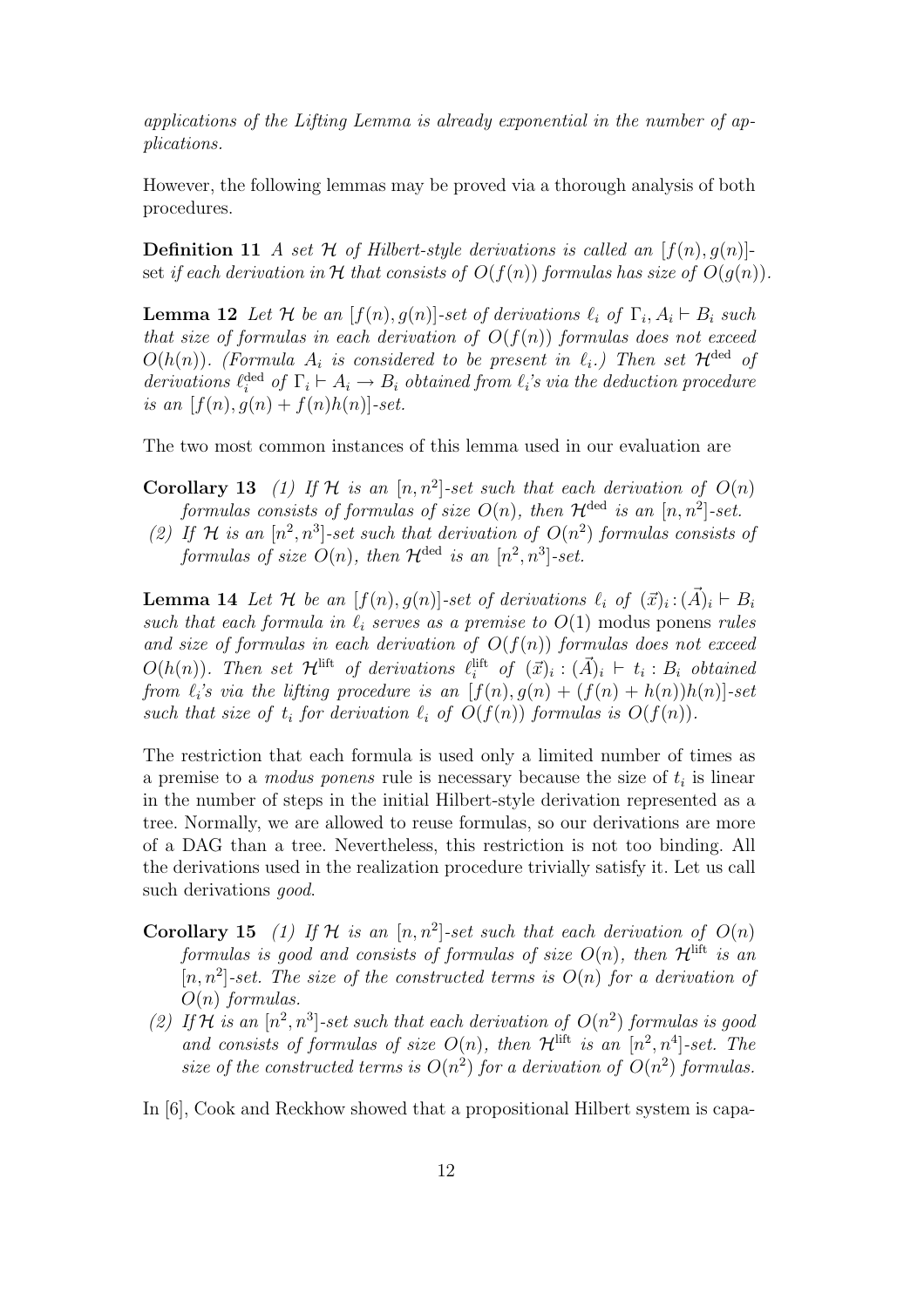ble of simulating propositional Gentzen-style proofs with at most a polynomial overhead. Their argument runs as follows: axioms of a Gentzen calculus are translated into tautologies; each step of a Gentzen-style derivation is realized by a certain sequence of formulas in the target Hilbert-style derivation.

In this paper, we use a similar procedure, but in addition we lift each sequence to construct an external term corresponding to that sequence. It is essential for the complexity that we never work with the whole Hilbert-style derivation, but only with the part that corresponds to the last Gentzen-style step: in particular, while lifting for the  $(\Rightarrow \Box)$ -rule, we do not lift  $\ell_C$  (see Sect. 3).

Negative and non-essential positive  $\Box$ 's are realized by proof variables, i.e. each " $\Box$ " is replaced by two symbols, "proof variable" and "colon," thereby stretching the proof at most twice. For the purposes of complexity evaluation, it is convenient to postpone the actual evaluation of the size of terms  $(u_{s_1} + \ldots + u_{s_l})\sigma$  till the end of the procedure and to consider them to be of the size 1. A thorough analysis of the realization procedure shows the following. Consider a set G of all Gentzen-style steps other than  $(\Rightarrow \Box)$ ; let n denote the size of a conclusion sequent for a step. Then set  $\mathcal H$  of corresponding Hilbertstyle derivations that realize steps from  $G$  is an  $[n^2, n^4]$ -set modulo adding a constant number of formulas that involve external term  $t_C$  to each derivation in H. The size of the external term is increased by  $O(n^2)$  per Gentzen step. Consider now a  $(\Rightarrow \Box)$ -step; let *n* denote the size of a conclusion sequent. Realizing this step may involve as many as  $O(n) + O(f)$  formulas, where f is the number of  $(\Rightarrow \Box)$ -rules in the whole family of the  $\Box$  introduced by the step.  $O(f)$  formulas are used to derive  $t_C \cdot s : B^r \vdash (u_{s_1} \sigma + \ldots + t_C \cdot s + \ldots + u_{s_f} \sigma) : B^r$ . The size of the Hilbert-style sequence that realizes this step is also more intricate: it is  $O(n^2) + O(n f) + O(f^2)$ ; additionally, we need to use the previous external term  $t_C$  no more than  $O(n + f)$  times. After the lifting the new external term will contain only one occurrence of  $t<sub>C</sub>$  since before the lifting the formula  $t<sub>C</sub>$ : C is used as a premise to a *modus ponens* rule only once. Therefore, the size of the external term is increased by  $O(n + f)$ .

Bounding  $\sum_i f_i$  by the size N of the initial Gentzen-style derivation and using inequality  $\sum_i n_i^k \leq (\sum_i n_i)^k = N^k$ , we conclude that the size of the realizing Hilbert-style proof is  $O(N^4)$  if we consider any term realizing a  $\Box$  to be of size 1. Further, all external terms have a size  $O(N^2)$  and the number of formulas in the realizing proof is also  $O(N^2)$ . It remains to note that substituting terms  $t_C \cdot s$  of a size  $O(N^2)$  for each of  $\leq O(N^3)$  occurrences of the corresponding provisional variable  $u$  for each of  $f$  provisional variables of the corresponding family gives at most an  $fO(N^5)$  overhead per family, and the sum over all the families may again be bounded by  $O(N^6)$ . We proved the following

**Theorem 16** For a given Gentzen-style cut-free S4-derivation of  $\Rightarrow$  F of size  $N$ , the procedure from Sect. 3 produces a realization  $F<sup>r</sup>$  and its Hilbert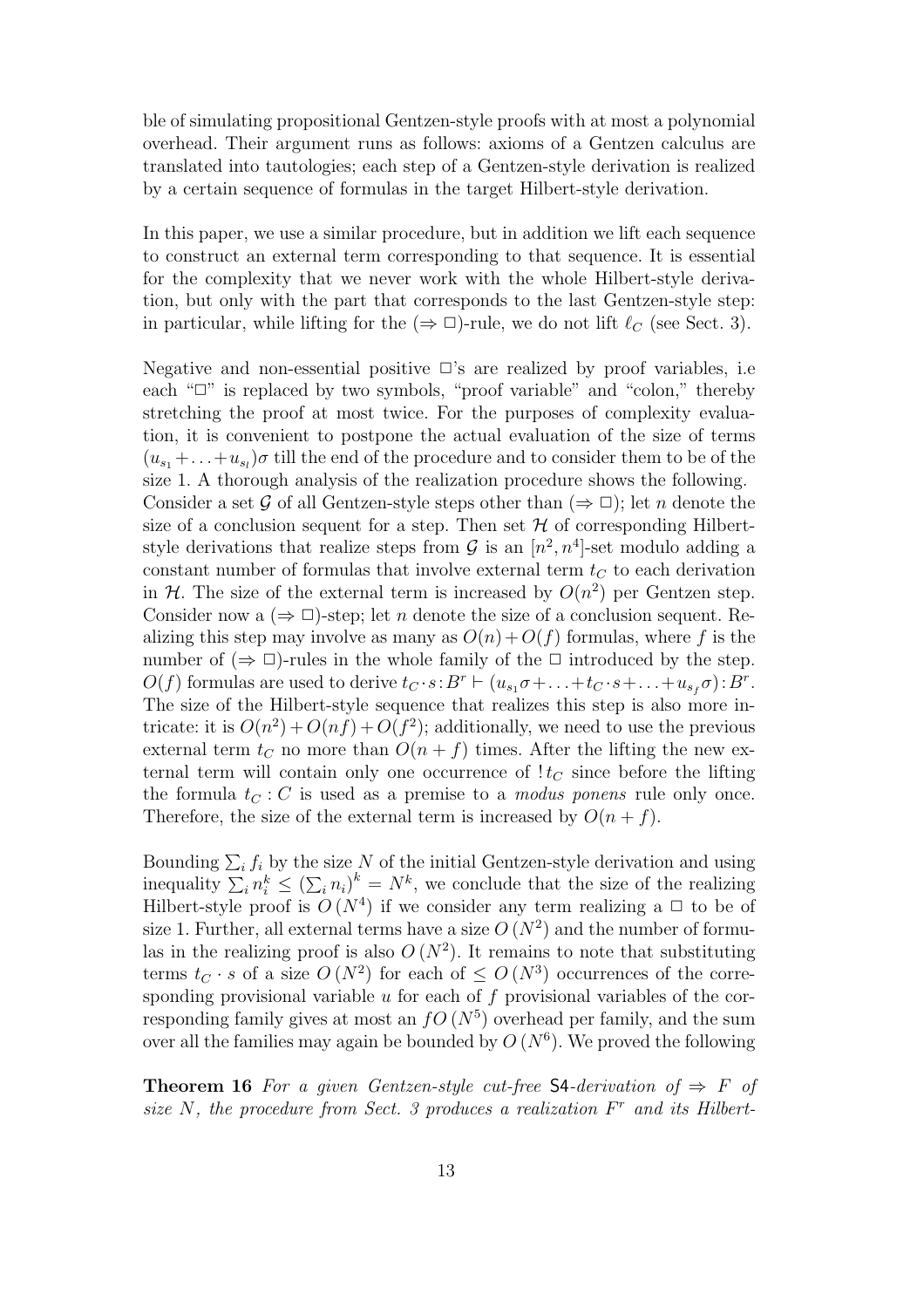style  $LP$ -derivation  $\ell$  such that

- (1)  $\ell$  contains  $O(N^2)$  formulas;
- (2) the size of  $\ell$  is  $O(N^6)$ ;
- (3) the sizes of external terms used in  $\ell$  are  $O(N^2)$ .

Note 2 One should not mistaken the complexity of realizing a given S4-proof into LP, which is polynomial in the size of that proof, for the complexity of constructing such a proof from a given formula and its further realization. The latter problem is most probably exponential in the size of the formula since S4 is known to be PSPACE-complete.

#### 5 Self-Referentiality of Modal Logic S4

In this section, we explore a fundamental question of whether proofs encoded by modal logic S4 are self-referential. Our main result is that the realization of some S4-theorems necessarily calls for a constant specification with selfreferential constants, i.e. for a  $\mathcal{CS}$  that involves axiom necessitation instances of type  $c: A(c)$  for an axiom  $A(c)$  that contains constant c.

Theorem 17 Let

 $\mathcal{CS} = \{ c : A | A \text{ is an axiom that does not contain occurrences of } c \},$ 

the largest non-self-referential<sup>7</sup> constant specification. Let S be a propositional variable. Then for any proof polynomials t and t'

$$
\mathsf{LP}_{\mathcal{CS}} \nvdash \neg t' : \neg (S \rightarrow t : S) \ .
$$

Corollary 18 S4-theorem  $\neg \Box \neg (S \rightarrow \Box S)$  cannot be realized in LP without self-referential constants even if we drop requirement of a normal realization.

PROOF of Theorem 17. We prove the claim by presenting for any proof polynomials t and t' an M-model<sup>8</sup> of  $\mathsf{LP}_{\mathcal{CS}}$  where  $\neg t': \neg (S \rightarrow t : S)$  is false. Thus, by completeness,  $\neg t' : \neg (S \rightarrow t : S)$  cannot be a theorem of  $\mathsf{LP}_{\mathcal{CS}}$ .

We will briefly review the definition of M-models. To describe an M-model  $\mathcal{M} = (*, v, \models)$  one has to define

 $\frac{7}{7}$  To be absolutely precise, only one-step self-referentiality is ruled out.

<sup>8</sup> M-models were called pre-models in [9].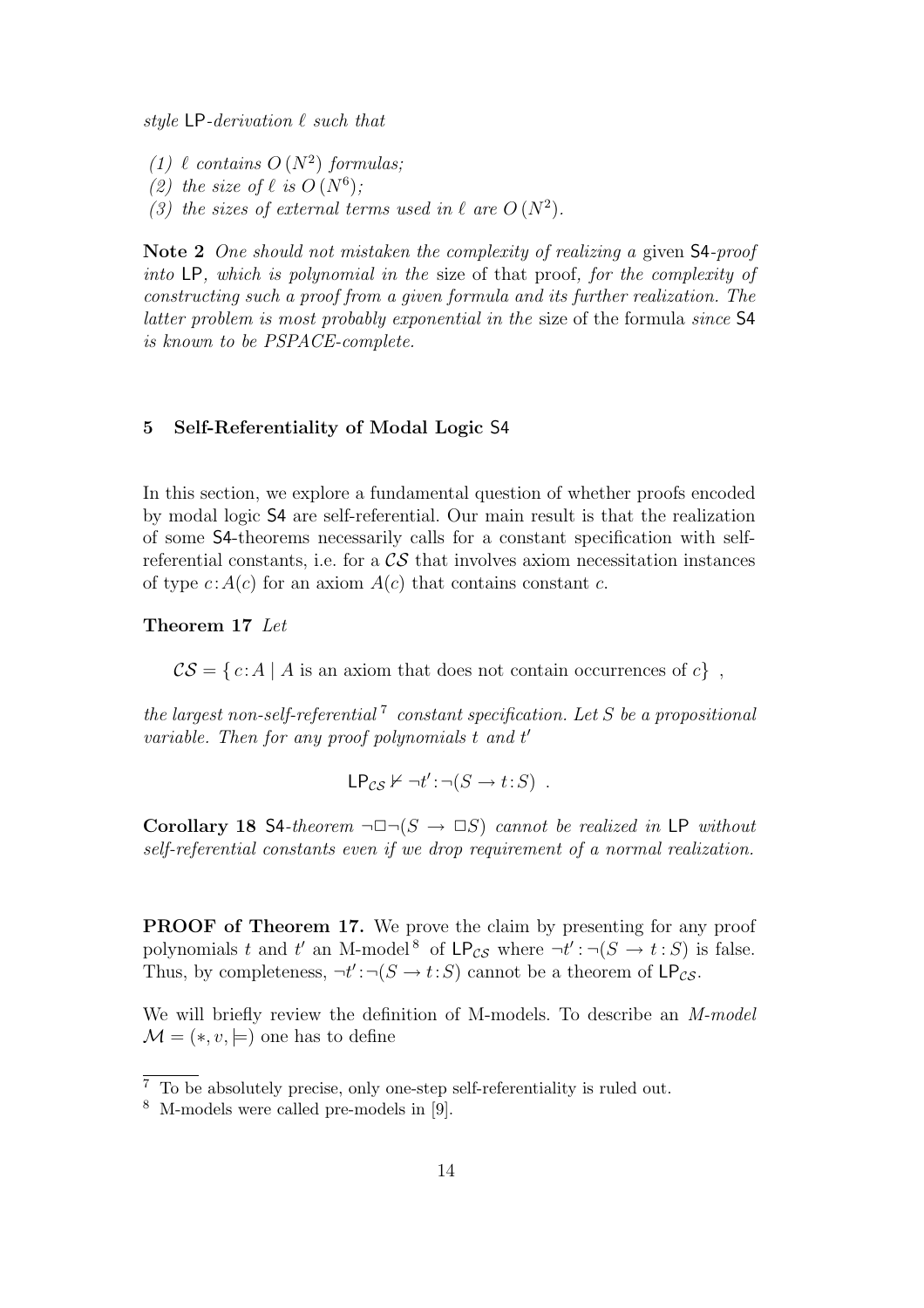- (1) an evidence function  $*$  that assigns a set  $*(s)$  of LP-formulas (not necessarily true) to each proof polynomial s. An evidence function has to satisfy the following three conditions:
	- (a) if  $F \in *(s)$ , then  $(s: F) \in *(!s)$
	- (b) if  $(F \to G) \in *(s_1)$  and  $F \in *(s_2)$ , then  $G \in *(s_1 \cdot s_2)$
	- $(c)$  \* $(s_1)$  ∪ \* $(s_2)$  ⊆ \* $(s_1 + s_2)$
- $(2)$  a truth assignment v that assigns a truth value to each propositional variable.

Truth relation  $\models$  is defined as follows:

(1)  $\mathcal{M} \models S$  iff  $v(S) = \text{true}$ (2) boolean connectives are classical (3)  $\mathcal{M} \models s : F$  iff  $F \in *(s)$  and  $\mathcal{M} \models F$ 

An evidence function  $*$  is called a CS-function if  $A \in *c$  for each axiom necessitation instance  $c : A \in \mathcal{CS}$ . An M-model  $\mathcal{M} = (*, v, \models)$  is called a  $\mathcal{CS}\text{-}model$  if  $*$  is a  $\mathcal{CS}\text{-}function$ .

Mkrtychev in [9] proved that for any set X of conditions  $F \in * (s)$  on the evidence function there exists the smallest <sup>9</sup> evidence function satisfying all conditions from  $X$ . This smallest function is the termwise intersection of all functions that satisfy conditions from  $X$ ; on the other hand, each true statement  $G \in \mathcal{F}(s')$  about the smallest evidence function may be derived from the conditions from X by using rules  $1a-1c$  from the definition of an evidence function. In particular, for any constant specification  $\mathcal{CS}$  there exists the smallest  $\mathcal{CS}\text{-}$ function satisfying all conditions from X.

Till the end of this section by  $\mathcal{CS}$  we will mean the largest non-self-referential constant specification defined in Theorem 17. Consider any proof polynomials t and t' that might realize modalities in  $\neg \Box \neg (S \rightarrow \Box S)$ . We now construct a CS-model that refutes the would-be realization  $\neg t' : \neg (S \rightarrow t : S)$ . Let  $*$  be the smallest CS-function that satisfies condition  $(\neg (S \rightarrow t : S)) \in *(t')$ . Let truth assignment v assign true to all propositional variables. Then  $\mathcal{M} = (*, v, \models)$  is the desired countermodel.

For  $\neg t' : \neg (S \rightarrow t : S)$  to be false,  $t' : \neg (S \rightarrow t : S)$  has to be true. Since  $\neg(S \rightarrow t : S)$  is evidenced by t', it remains to show that  $\neg(S \rightarrow t : S)$  is true, meaning that S has to be true, while  $t: S$  has to be false. The former is guaranteed by definition of v; the latter means that either  $S$  has to be false (but we know otherwise) or  $S$  should not be evidenced by  $t$ . To summarize, it is sufficient to show that  $S \notin *(t)$  for our evidence function  $*$ .

<sup>&</sup>lt;sup>9</sup> Evidence function \*' is said to be *smaller* than function \* if \*'(s)  $\subseteq$  \*(s) for each term s.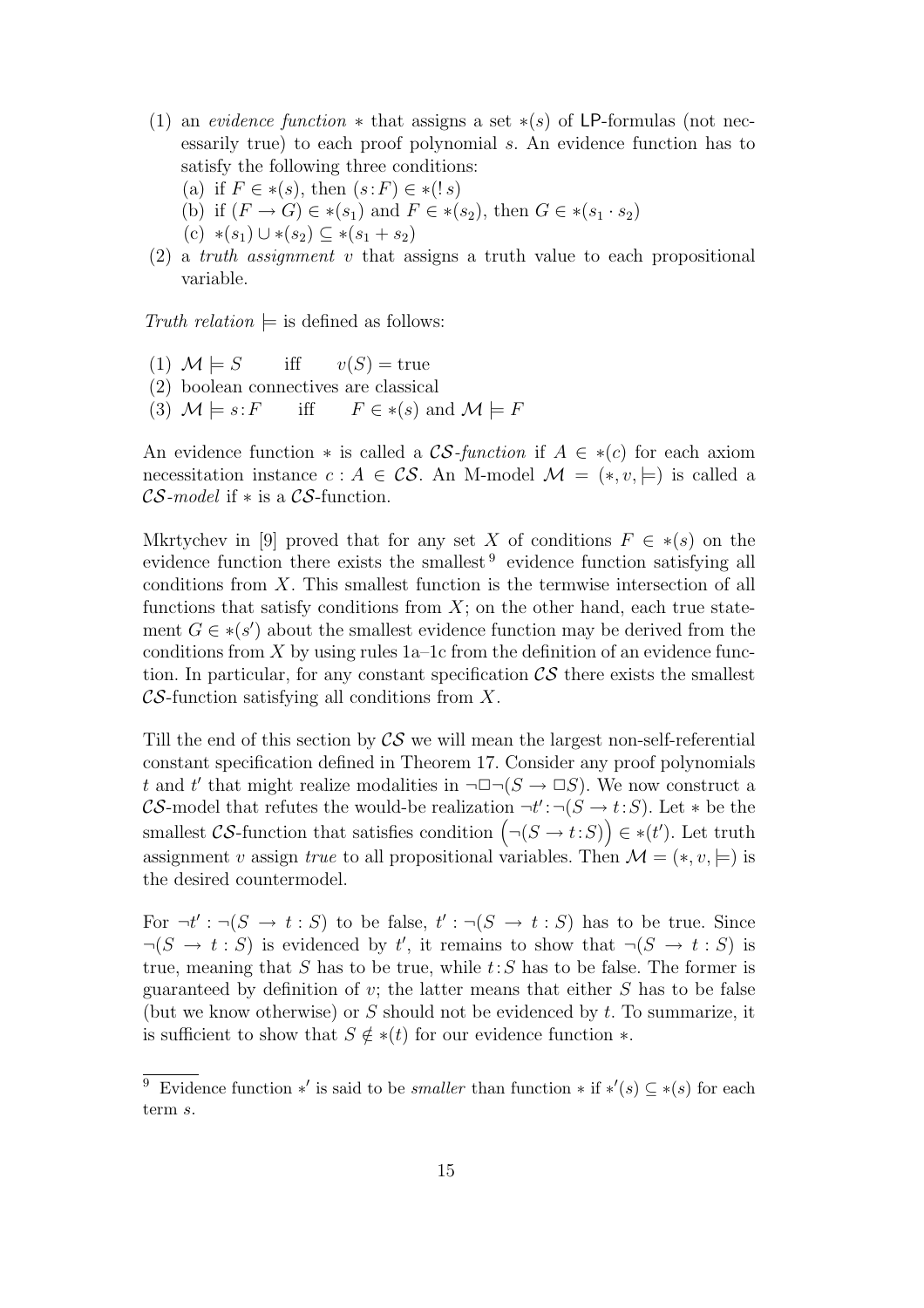Let us define an auxiliary evidence function  $*'$  to be the smallest  $\mathcal{CS}\text{-function}$ . Obviously,  $\ast'(s) \subseteq \ast(s)$  for each term s (because  $\ast$  is also a CS-function).

**Lemma 19** Let s be a subterm of  $t$ , then

- (1) If  $F \in *'(s)$  then F is a theorem (of  $\mathsf{LP}_{CS}$ ) and F does not contain occurrences of t in it.
- (2) If  $F \in *(s) \setminus *(s)$ , then F has at least one occurrence of t in it. Moreover, if F is an implication, then  $F = (S \rightarrow t : S) \rightarrow \bot$ , which is the formula evidenced by  $t'$  in  $*$ .

Corollary 20 t is not an evidence for S according to evidence function  $*$ .

**PROOF.** Assume  $S \in *(t)$ . S may or may not be evidenced by t in \*'. In the former case, according to Lemma 19.1, S has to be a theorem, which it is not; in the latter case, according to Lemma 19.2,  $S$  has to contain  $t$ , which it does not. Contradiction.  $\Box$ 

**PROOF of Lemma 19.** We prove both claims by induction on complexity of subterm s.

- **Case 1** (s is a proof constant c) (1) Only axioms are evidenced by proof  $\frac{1}{\text{constant }c}$  in \*'; all axioms are theorems. On the other hand, these axioms cannot contain occurrences of c because  $\mathcal{CS}$  is not self-referential; c is a subterm of  $t$ , so these axioms cannot contain  $t$  either.
- (2) Nothing new is evidenced by c in  $*$  compared to  $*'$  unless  $t' = c$ ; in this latter case  $\neg(S \to t : S) \in *(c) \setminus *(c)$ , but this formula contains t and is the implication  $(S \to t: S) \to \bot$ .<sup>10</sup>
- **Case 2** (s is a proof variable x) (1) Nothing is evidenced by proof variables in ∗ ′ . So claim 1 is vacuously true.
- (2) Nothing is evidenced by x in  $*$  either, unless  $t' = x$ ; in this latter case  $\neg(S \to t : S) \in *(x) \setminus *(x);$  this formula satisfies all conditions of claim 2.
- **Case 3**  $(s = 1s_1)$  (1) According to rule 1a,  $F \in *'(1s_1)$  for the smallest CSfunction \*' only if  $F = s_1 : G$ , where  $G \in *'(s_1)$ . By IH, G has to be a theorem that does not contain t. Since !  $s_1$  is a subterm of t, term  $s_1$  does not contain t either, so  $s_1$ : G does not contain t.

To show that  $s_1 : G$  is a theorem we will use completeness. Consider any CS-model M'.  $\mathcal{M}' \models G$  because  $\mathsf{LP}_{CS} \vdash G$ ; G is evidenced by  $s_1$  in  $\mathcal{M}'$ because  $s_1$  is an evidence for G for the smallest  $\mathcal{CS}\text{-}\mathrm{function} *'$ . Therefore,  $\mathcal{M}' \models s_1 : G. s_1 : G$  is true in every CS-model, therefore  $\mathsf{LP}_{CS} \vdash s_1 : G$ .

<sup>&</sup>lt;sup>10</sup> Negation  $\neg A$  is an abbreviation of  $A \to \bot$ .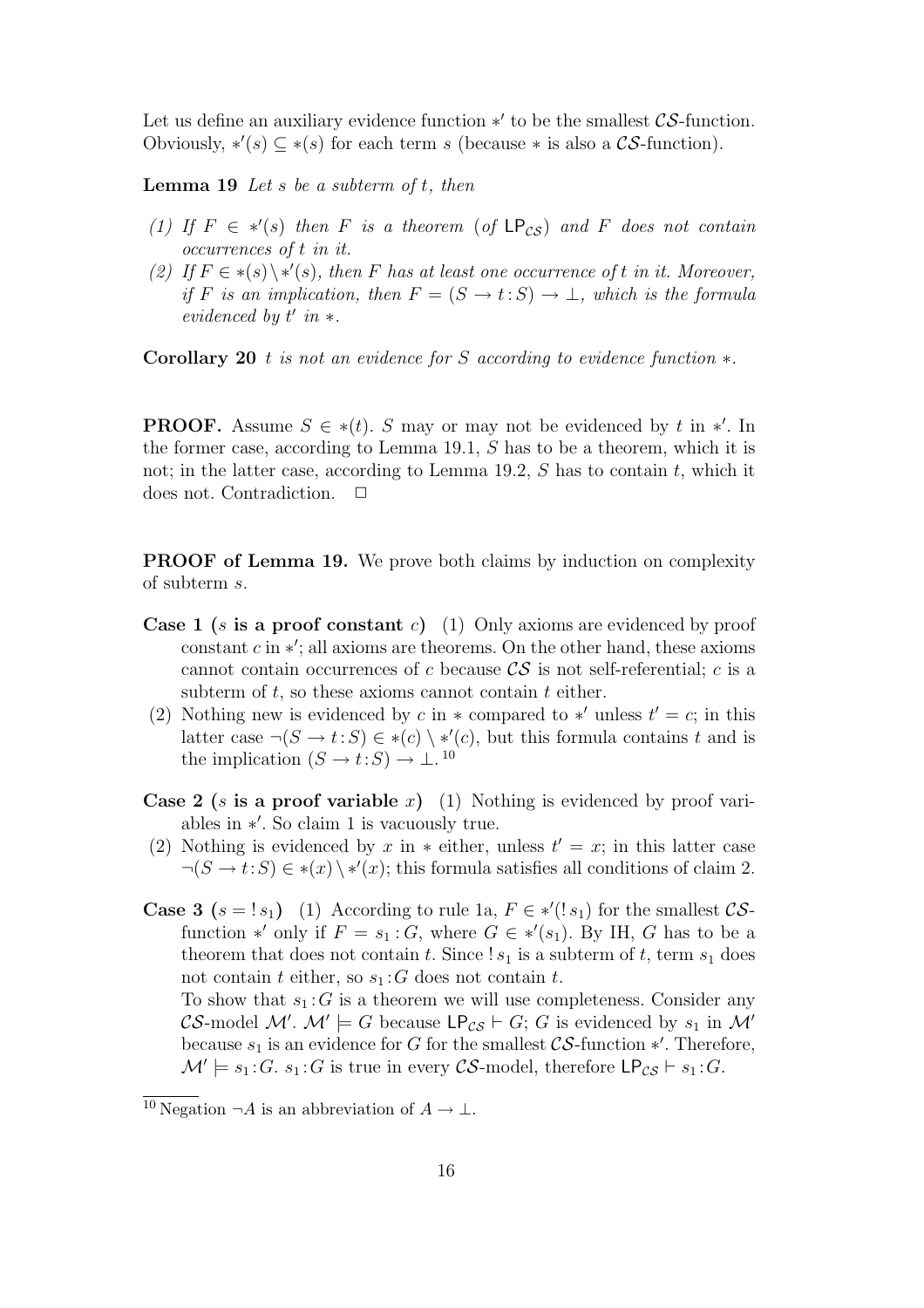(2) If  $F \in \mathcal{K}(s_1) \setminus \mathcal{K}'(s_1)$ , then either

(a)  $F = s_1 : G$ , where  $G \in \ast(s_1) \setminus \ast'(s_1)$  or

(b)  $t' = ! s_1$  and  $F = \neg(S \rightarrow t : S)$ .

The latter case is trivial and similar to the already considered cases of  $s = x$  and  $s = c$ ; in the former case, by IH formula G has to contain t, thus so does  $s_1 : G$ . It remains to note that  $s_1 : G$  is not an implication.

- **Case 4**  $(s = s_1 \cdot s_2)$  (1) According to rule 1b,  $F \in *'(s_1 \cdot s_2)$  for the smallest CS-function \*' only if there exists G such that  $(G \to F) \in *'(s_1)$  and  $G \in *'(s_2)$ . By IH,  $\mathsf{LP}_{CS} \vdash G \to F$  and  $\mathsf{LP}_{CS} \vdash G$ , so by modus ponens LP<sub>CS</sub>  $\vdash$  F. By IH,  $G \rightarrow F$  does not contain t; hence neither does F.
- (2) If  $F \in \ast(s_1 \cdot s_2) \setminus \ast'(s_1 \cdot s_2)$ , then either
	- (a)  $(G \to F) \in *(s_1) \setminus *(s_1)$  and  $G \in *(s_2)$  for some formula  $G$ , or (b)  $(G \to F) \in * (s_1)$  and  $G \in * (s_2) \setminus * (s_2)$  for some formula  $G$ , or (c)  $t' = s_1 \cdot s_2$  and  $F = \neg(S \rightarrow t : S)$ .

In case a, by IH, implication  $G \to F$  would have to be  $(S \to t: S) \to \bot$ , so  $G = S \rightarrow t : S$ . Being evidenced by  $s_2$  in  $\ast$ ,  $S \rightarrow t : S$  might or might not be evidenced by  $s_2$  in \*'. In the former case, by IH,  $S \to t: S$  would have to be a theorem which it is not; in the latter case, being an implication, by IH,  $S \to t: S$  would have to be  $(S \to t: S) \to \bot$  which it is not either. The contradiction shows that case a is impossible.

In case b, by IH, G would have to contain t, so  $G \to F$  would contain t too, and hence, by IH,  $(G \to F) \in *(s_1) \setminus *(s_1)$ , impossibility of which was shown in case a. Hence case b is also impossible. Case c is trivial.

- **Case 5**  $(s = s_1 + s_2)$  (1) According to rule 1c,  $F \in *'(s_1 + s_2)$  for the smallest CS-function \*' only if  $F \in *'(s_1)$  or  $F \in *'(s_2)$ . In either case, by IH,  $F$  has to be a theorem that does not contain  $t$ .
- (2) If  $F \in \ast(s_1 + s_2) \setminus \ast'(s_1 + s_2)$ , then (a)  $F \in *(s_1) \setminus *(s_1)$ , or (b)  $F \in \ast(s_2) \setminus \ast'(s_2)$ , or (c)  $t' = s_1 + s_2$  and  $F = \neg(S \to t : S)$ . In cases a–b, by IH,  $F$  has to contain  $t$ , plus the only implication of such type is  $(S \to t: S) \to \bot$ . Case c is trivial.  $\Box$  (of Lemma 19)

We have shown that S is not evidenced by t, thus  $\mathcal{M} \not\models \neg t' : \neg (S \rightarrow t : S)$ . By completeness,  $\mathsf{LP}_{\mathcal{CS}} \nvdash \neg t': \neg (S \rightarrow t:S)$ .  $\Box$  (of Theorem 17)